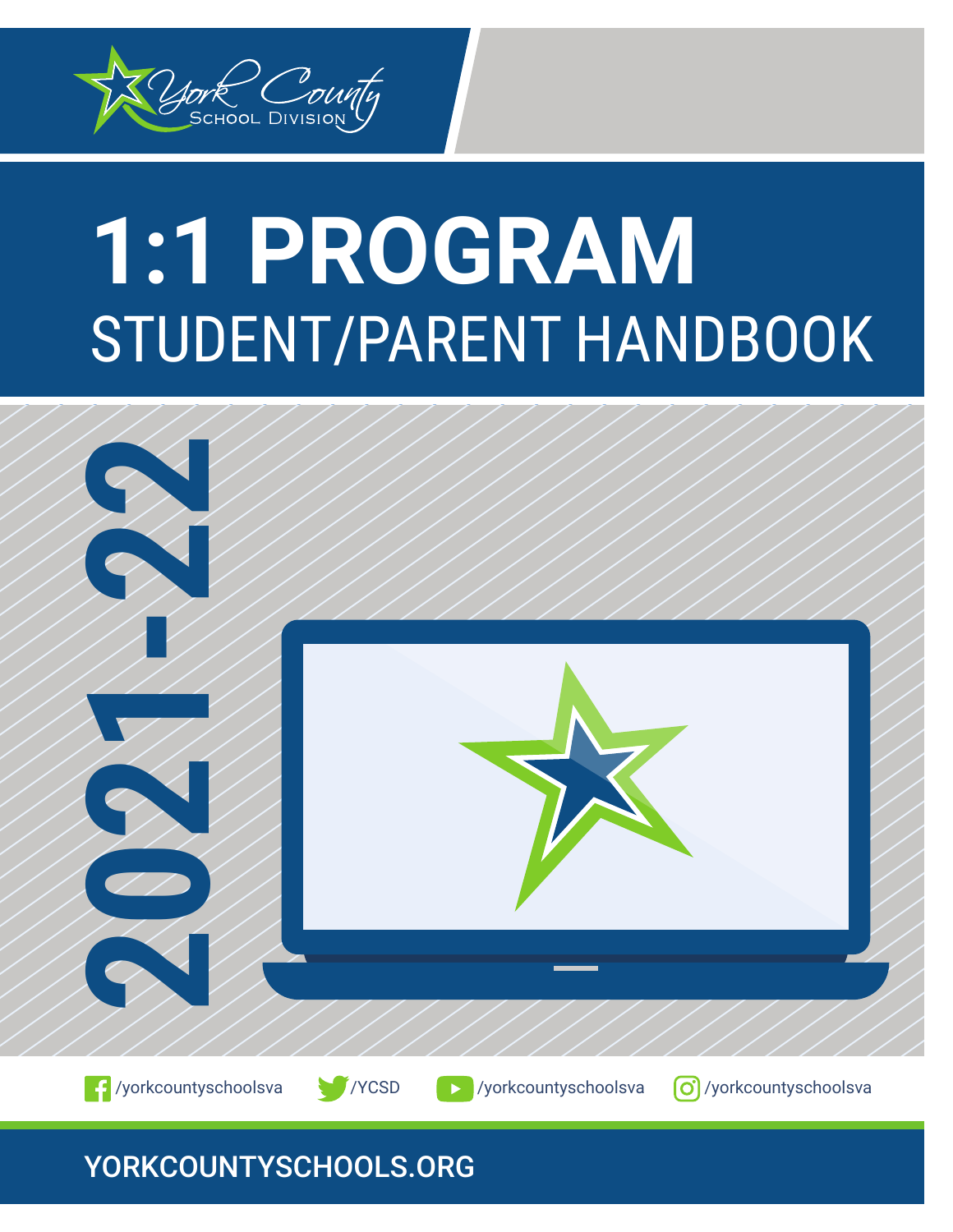# YCSD 1:1 Student / Parent Handbook

#### Contents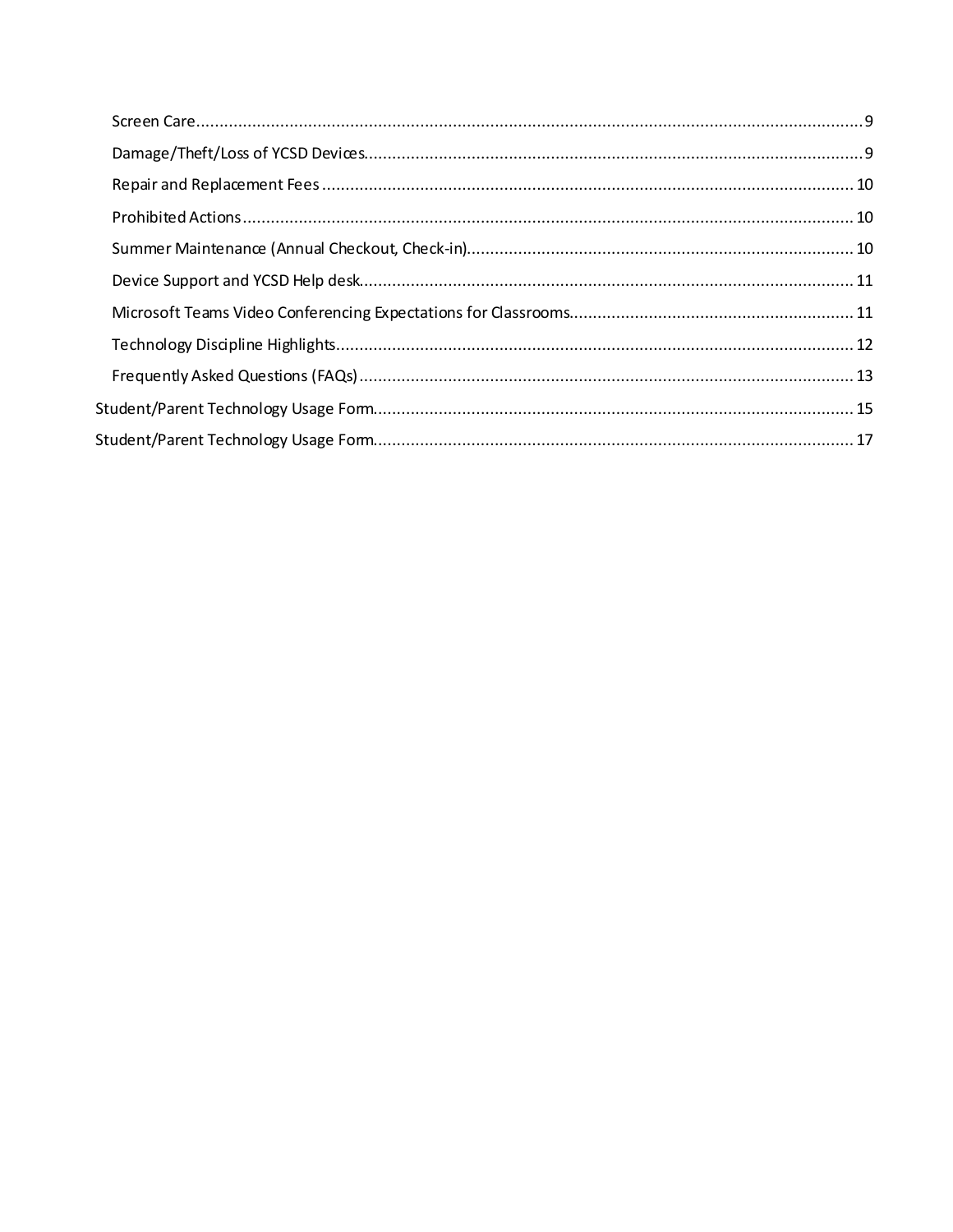## <span id="page-3-0"></span>*Network Services/Internet Acceptable Use Policy (AUP)*

YCSD provides access to an extensive array of network services, web-based services and applications to staff and students. These network and internet resources support the delivery of the division's program of studies, the Virginia Standards of Learning, and also assist with and enhance innovative instruction and educational excellence. Instructional staff evaluate the validity and appropriateness of network and internet resources used in instruction.

Students and staff are provided with instruction on social and ethical issues of internet use including copyright, fair use and plagiarism, and internet safety and security. Additionally, students and staff are provided with instruction on the use of portable communication or privately-owned electronic devices in the classroom. These devices include, but are not limited to laptops, netbooks, tablets, iPads, cell phones, PDAs, e-readers and hand-held gaming devices.

Training includes:

- Internet safety and ethical use lessons throughout the school year.
- Internet safety and ethical use topics integrated into classroom instruction.
- Safe and ethical use of privately-owned or division-issued devices for instruction communicated through multiple means.

#### <span id="page-3-1"></span>**CHILDREN'S ONLINE PRIVACY PROTECTION ACT NOTICE (COPPA)**

The Children's Online Privacy Protection Act (COPPA) is a federal law governing the online collections of personal information from children under 13 years of age.

YCSD utilizes several third-party educational software applications and web-based services. In order for students to use these valuable programs and services, certain personal identifying information must be provided to the website operator. In accordance with COPPA, these websites must provide parental notification and obtain verifiable parental consent before collecting the personal identifying information from

children under the age of 13. The law permits schools to obtain this consent, eliminating the need for parents to provide consent to each individual operator. YCSD will provide various personal identifying information, including but not limited to student's first and last name, YCSD username and YCSD email address, when required by website operators.

A list of the applications and websites, along with privacy policy information, currently used by the school division can be found online at [https://yorkcountyschools.org/EdTech](https://nam02.safelinks.protection.outlook.com/?url=https%3A%2F%2Fyorkcountyschools.org%2FEdTech&data=04%7C01%7Ckcagle%40ycsd.york.va.us%7C371dca01a05b43ee7ce608d8f381a27f%7C1de098ab3c8744c6afb7f70c62c23c1c%7C0%7C0%7C637527085394468521%7CUnknown%7CTWFpbGZsb3d8eyJWIjoiMC4wLjAwMDAiLCJQIjoiV2luMzIiLCJBTiI6Ik1haWwiLCJXVCI6Mn0%3D%7C1000&sdata=YkQp%2Bt00%2Fzv%2FHEjtKaBQVNtfivYi20ItDuWrnkaTciw%3D&reserved=0).

As new applications and resources are continuously emerging, teachers may identify additional online tools deemed educationally purposeful. In the event a teacher plans to use a new resource that has not yet been adopted at the division level, the teacher will seek additional parental permission.

Under the terms and conditions stated in this AUP, all authorized users have access to:

- Productivity and instructional applications
- Virtual classroom instruction via distance learning services
- Web-based electronic research and instructional services
- Internet access to news, university and public library access to print and multimedia assets, and content-rich activities available from sites across the internet
- Electronic communication locally, regionally and globally, including but not limited to electronic discussion groups, email, video conferences and white-board communications
- Public domain multimedia files
- Video conferencing

#### <span id="page-3-2"></span>**STUDENT GUIDELINES**

- 1. In order to access division network and web based services, every student under 18 years of age must have a parent/guardian signature on the Student/Parent Technology Usage Form and return the form to school. Students 18 years of age or older must sign the Student/Parent Technology Usage Form and return the form to the school.
- 2. Any parent/guardian may revoke permission for a student's access to all network services by signing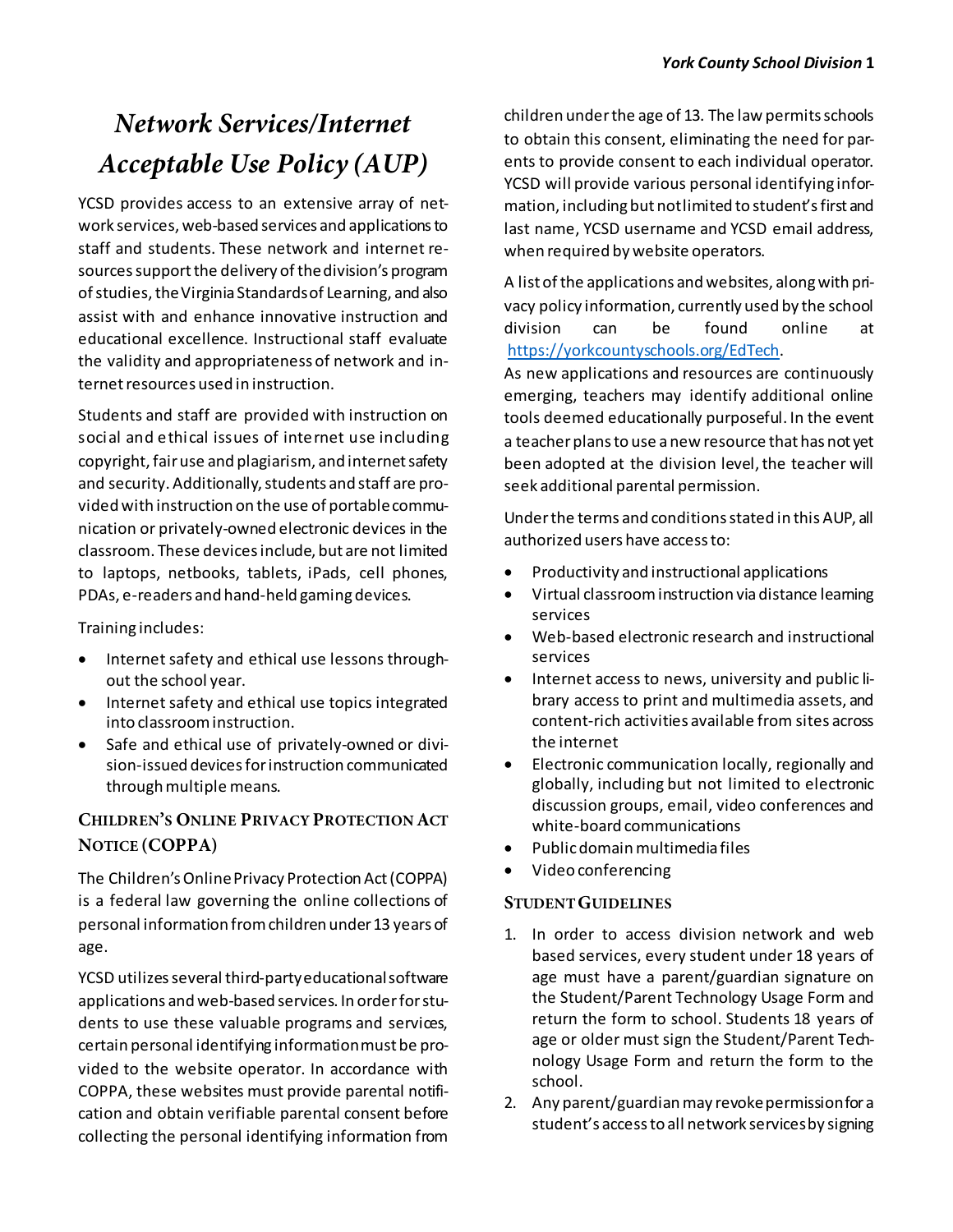a new Student/Parent Technology Usage Form, which is available in the Student Handbook and at every YCSD school.

3. Parents/guardians may reinstate permission for student access to all computer, network and internet services at any time by signing a new Student/Parent Technology Usage Form. This form is available at all YCSD schools.

If you opt to not give your child permission to use any network services or internet services, your child will not have access to:

- Canvas Learning Management System to check assignments, post homework and participate in online learning
- Aspen student information system to check grades
- Outlook to access student email
- Office365 productivity tools, and video conferencing
- Division-purchased instructional software and associated web services

For students who do not have access to the division network and web-based services, it will be the parent/guardian's responsibility to retrieve grades, assignments and instructional materials. In addition, your student will not have access to division-issued devices or computers, nor will they be allowed to use their own device for any computer-related courses offered in their assigned school. This would include access to Virtual High School and Virtual Virginia courses from within the division.

**NOTE: Division course assessments and stateand federal-mandated testing, such as the Virginia SOL testing, require the use of computers with internet access.**Arrangements will be made on an individual basis for required testing.

**Use of YCSD network services, web-based services, applications, and the internet is a privilege, not a right.** Division users have no right of privacy nor an expectation of privacy for any activities conducted on any service provided by the division, including but not limited to email, chats, video or materials sent, posted, uploaded, received and/or stored on any division system. The network account and device access

are monitored and activity is logged both while in school and away from school on a YCSD-provided 1:1 device. All email messages and chat sessions are archived. Use of school email is for educational purposes only. Division officials reserve the right to monitor and review all user activity. Should there be any evidence of violation of this AUP, school board policy or regulations, student conduct code or any local, state or federal law, division network personnel will provide such evidence to division administrators or to law enforcement officials, as appropriate, for disciplinary action and/or criminal prosecution.

Furthermore, students have no expectation of privacy in their use of a privately-owned electronic device(s) while at school. The division reserves the right to search (**CODE OF VIRGINIA § 22.1-279.7**) a privatelyowned electronic device, in accordance with applicable laws and policies, if there is reasonable suspicion that the student has violated the laws of the Commonwealth of Virginia, YCSD policies, administrative procedures or school rules, or engaged in other misconduct while using the computer.

Teacher permission is necessary for student use of a 1:1 device, either provided by the division or privately-owned, during classroom instruction or the class period. The voice, video and image capture applications provided on any device including but not limited to 1:1 devices, privately-owned devices, BYOT devices, and school-based devices may only be used with teacher permission and for specific instructional purpose(s).NEVER record classroom activity without the express permission of the teacher.

#### <span id="page-4-0"></span>**DIVISION STAFF RESPONSIBILITIES**

The division staff will:

- 1. Monitor and evaluate all internet safety instructions for staff and students and update as needed;
- 2. Evaluate annually the division's technology infrastructure and the network, to ensure internet and data security procedures are in place;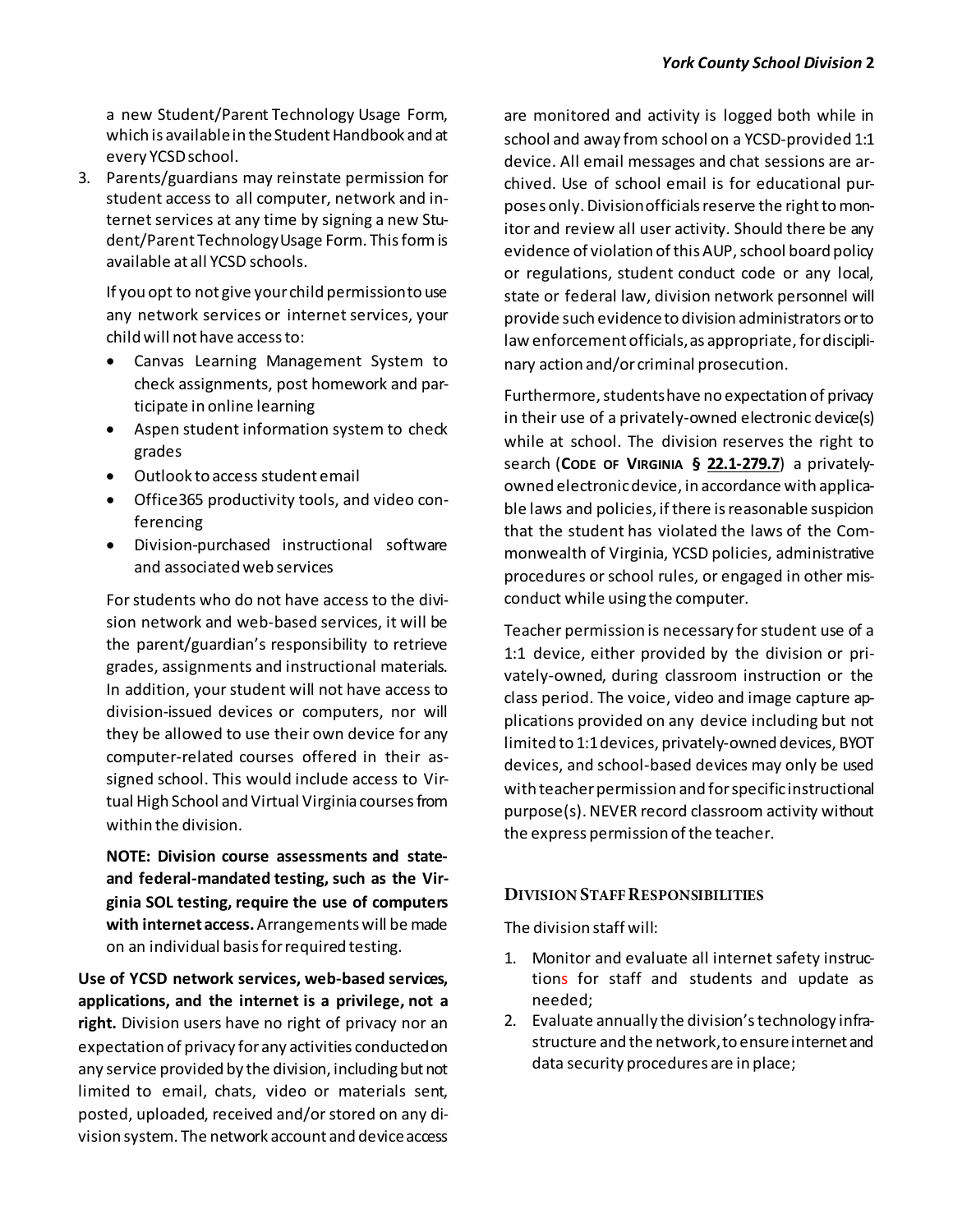- 3. Remain cognizant of the latest developments in internet vulnerabilities, legal issues and capabilities related to instruction and impact on division students;
- 4. Provide professional development for all staff on the social and ethical issues of internet use including copyright, fair use and plagiarism, and internet safety and security;
- 5. Evaluate the effectiveness of the division AUP and update annually as needed;
- 6. Assess the need for and provide information related to internet safety and security to parents and the community via the division's website and other methods.

#### <span id="page-5-0"></span>**USER PRIVILEGES**

- 1. Students may make use of all district technology, software and network services for **approved** instructional purposes such as research, communication and production. Projects and assignments may be posted electronically and could include personally identifiable information that may be classified as an educational record under the Family Education Rights and Privacy Act (FERPA). All reasonable efforts will be made to restrict the amount of personally identifiable information when communicating electronically over the internet. Assignments and activities conducted online may receive teacher comments, grades or evaluations; however, under no circumstances will comments, grades or evaluations be posted to the general public.
- 2. All students will be assigned a YCSD email account. Students under the age of 13 will only be able to send and receive email from staff and students from within the division and from any thirdparty educational software application or webbased service approved and used by YCSD.
- 3. Students may access information from outside resources via the internet that facilitates or supports learning and educational activities. Student internet use should occur in a supervised school or home environment.
- 4. Students may download and transfer data files necessary and approved for daily instruction over the network provided that such activity does not violate copyright or other laws, no fees are incurred, and/or no freeware, shareware, games or other executable files are placed on network storage systems (hard drives).

5. Students may use portable communication or privately-owned electronic devices for instructional activities as directed by school staff and as set forth in this AUP and Student Handbook & Conduct Code.

#### <span id="page-5-1"></span>**USER RESPONSIBILITIES**

- 1. Students must maintain the privacy and security of passwords and accounts. Students will not attempt to learn any other person's password including but not limited to other students, teachers, school administrators and/or other school staff, access any other person's account, or impersonate any other person on the network.
- 2. Students shall not operate any division technology for commercial use, personal gain or product advertisement.
- 3. Students shall not connect any privately-owned electronic device by cable to the school system network.
- 4. Student shall not knowingly attempt to gain access to any computer, computer system, computer network, information storage media, or peripheral equipment without the consent of authorized school or division personnel.
- 5. No student shall use any computer or device to illegally collect any electronic data or disrupt networking services. Students may not engage in any malicious use, disruption or harm to the school network, internet services, or any other electronic device owned by the school, any school personnel and/or student.
- 6. Students will respect the property of others and will not access, modify or delete any network files, documents, applications or data files belonging to others. Vandalism, defined as a malicious attempt to harm or destroy another user's data or any network service, will result in cancellation of privileges and disciplinary action.
- 7. Students shall use the division-provided Wi-Fi service available in all schools and facilities of the division.
- 8. Students shall not use on a a 1:1 device, either provided by the division or privately-owned any privately-owned 3G, 4G, 5G, or other cellular serviced hotspots or like services, on cell phones, other cellular-service-enabled devices or similar services/devices to access the internet or share internet accesswhile on school grounds.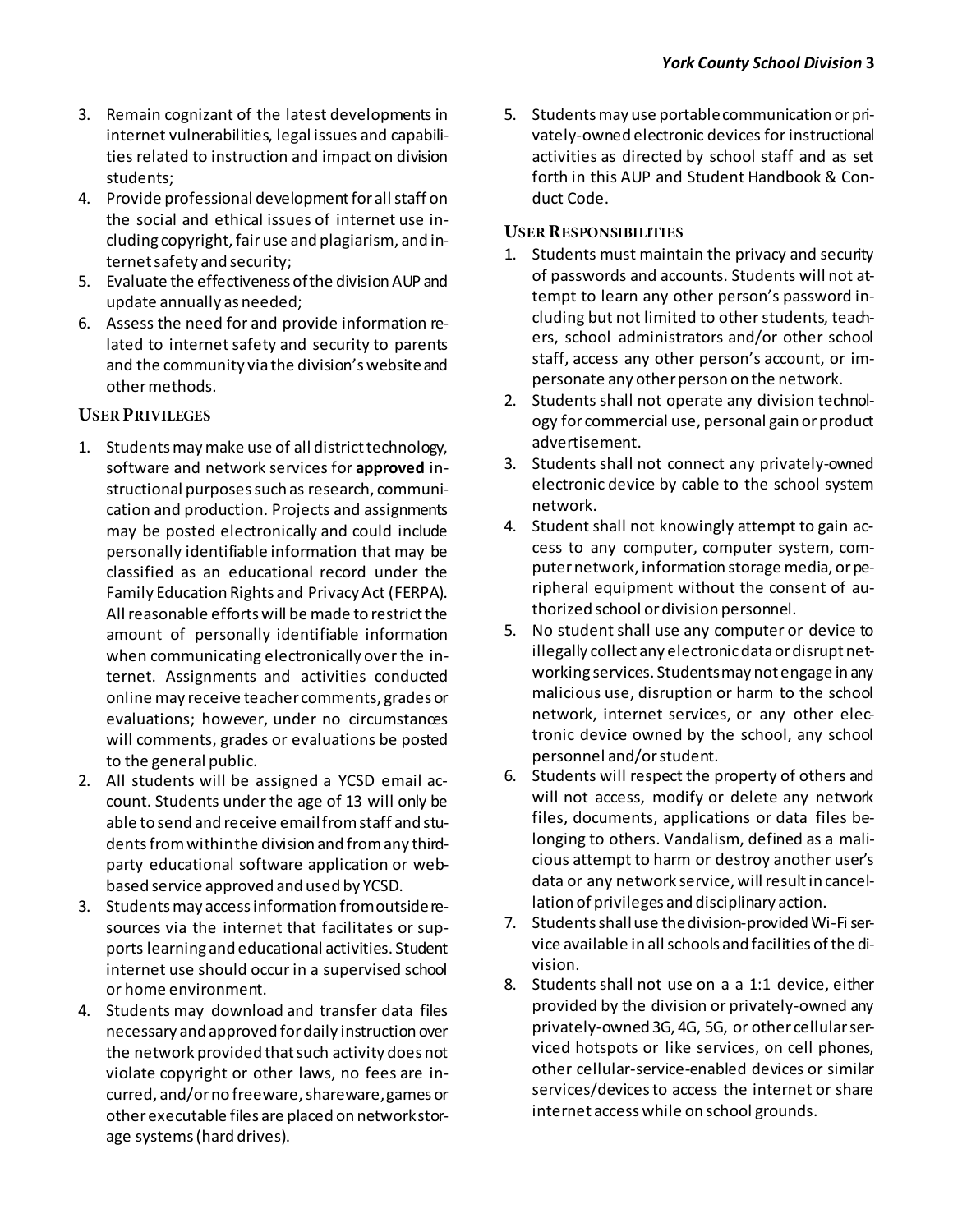- 9. Students shall not attempt to, or use any software, utilities or other means to access internet sites or content blocked by internet filters.
- 10. Students shall not establish a wireless ad-hoc network using his/her electronic device or any other wireless device while on school grounds. This includes, but is not limited to, using a privatelyowned electronic device as a cabled or wireless hotspot.
- 11. Students shall not send via an email message or any other form of electronic communications any message that may be regarded as harassment, discriminatory remarks, hate mail, a threat or threatening, obscene and/or vulgar language. Additionally, any conduct prohibited by the student conduct code, school board policy, federal or state law is strictly prohibit.
- 12. Students will properly use and care for all hardware and ancillary computer and network equipment available for use at any division site or distributed for home use. Vandalism or destruction of any technology or related components will result in cancellation of privileges, disciplinary action and restitution to the school division.
- 13. Students will be responsible for all material in the student's network account and agree to maintain the account free from materials that include obscene, sexually explicit, slanderous, malicious, discriminatory, or threatening language, images, files or emails and to prevent such materials from entering the network via the internet or other source.
- 14. Students shall not install division-owned licensed software on any privately-owned electronic device.
- 15. Students shall not install personal software on any division hardware. Users shall adhere to the Copyright Act of 1976 and the Fair Use provisions as related to education. Transmission of any material in violation of federal or state law or regulation is prohibited and will be dealt with according to criminal statutes and will result in the cancellation of privileges and disciplinary action in accordance with the student conduct code.
- 16. Students are prohibited from performing or attempting to perform any actions that will increase the level of vulnerability, risk, or exposure to threats to YCSD technology resources, networks, systems or data.

17. Any student who gains access to pornographic, undesirable or inappropriate materials, files or emails, becomes aware of a network or hardware security problem, copyright or fair use infringement or any internet safety issue shall immediately notify a classroom teacher or building administrator who will notify the Department of Information Technology or Department of Instruction for assistance.

YCSD will take precautions to restrict access to inappropriate materials. All division teachers and staff will monitor all student activity in classrooms, labs and libraries and will pursue appropriate disciplinary actions based on the student conduct code or criminal statutes as appropriate for any violations of this AUP. Appropriate, safe and valuable use of the internet is the responsibility of students, parents and YCSD staff. Parents can assist school division staff by monitoring student internet use at home; establishing rules for online behavior at home; and reinforcing the division's internet safety instruction by encouraging discussion of the positive and negative aspects of internet use. Use of division-provided devices as part of the 1:1 program or any other school related program, that are used at home or any non-YCSD location, are subject to the expectations of this AUP.

YCSD makes no warranties of any kind, expressed or implied, for the network services it provides or hardware/software provided to students. YCSD is not responsible for any damages students may incur, including loss of data due to delays, non-deliveries, miss-deliveries, equipment failures, property damage, service interruptions or any resulting data corruption. Due to the vast, diverse, unmanaged character of the internet, YCSD will not be responsible for the accuracy, nature or quality of information gathered from the internet. YCSD is not responsible for personal property used to access division hardware or networks or the internet or for any financial obligations resulting from internet access provided by the division.

The YCSD Network Services/Internet Acceptable Use Policy complies with all local, state and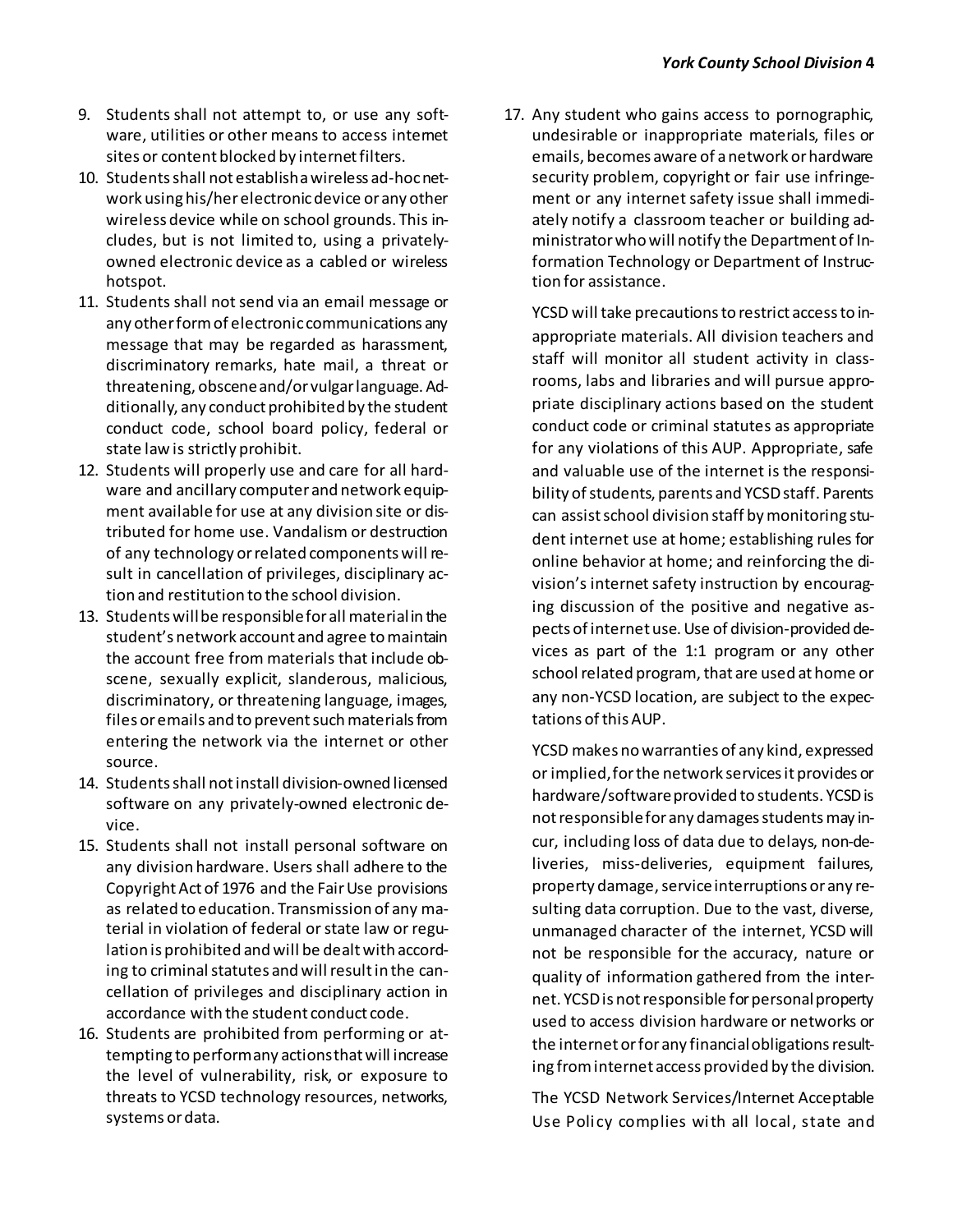national telecommunications rules and regulations. The most current YCSD Network Services/Internet Acceptable Use Policy is available for review at [https://yorkcountyschools.org/EdTech](https://nam02.safelinks.protection.outlook.com/?url=https%3A%2F%2Fyorkcountyschools.org%2FEdTech&data=04%7C01%7Ckcagle%40ycsd.york.va.us%7C371dca01a05b43ee7ce608d8f381a27f%7C1de098ab3c8744c6afb7f70c62c23c1c%7C0%7C0%7C637527085394468521%7CUnknown%7CTWFpbGZsb3d8eyJWIjoiMC4wLjAwMDAiLCJQIjoiV2luMzIiLCJBTiI6Ik1haWwiLCJXVCI6Mn0%3D%7C1000&sdata=YkQp%2Bt00%2Fzv%2FHEjtKaBQVNtfivYi20ItDuWrnkaTciw%3D&reserved=0).

Please contact the Department of Instruction with comments or questions.

#### <span id="page-7-0"></span>**PROTECTING YOUR INFORMATION**

YCSD uses physical, technical, and organizational security measures to safeguard your data from unauthorized or accidental disclosure. Despite these efforts, no information system can be 100% secure, so we cannot guarantee the absolute security of your information. Users also have a role to play in keeping their data safe. We encourage you to use a unique and hard-to-guess password for your account and to not share it with others. You should only grant full access rights to people who you know and trust, and, even then, you should be careful in granting all access rights. You should monitor your account regularly. If you believe that someone has gained access to your account without your permission, please contact your teacher, principal, IIC or YCSD Help Desk (757-527- 4819) immediately so that YCSD can investigate the situation and protect your data.

## <span id="page-7-1"></span>*Internet Safety Practical Guidelines*

Internet safety refers to the best practices and precautions users should observe to ensure personal safety and the safety of networks, personal information and devices. In addition many items found in the AUP, these guidelines will help protect your student while using the internet including:

- 1. Safe practices online to protect personal safety
- 2. Safe practices online to limit security risks to private information and property
- 3. Safe practices online to protect personal and school division networks and information

The purpose of the rules in these guidelines are to educate users and promote safe, secure, and appropriate instructional collaboration and teamwork through the use of 1:1 devices and digital communication and productivity tools.

Take steps to protect:

- Digital privacy and security
- Digital Footprint and Reputation
- Personal and School Division Networks and Information

#### <span id="page-7-2"></span>**DIGITAL PRIVACY AND SECURITY**

Things you must remember when using division-provided 1:1 devices:

- 1. Your use of division technology equipment and services is for instructional purposes only.
- 2. Youruse of division-provided 1:1 devices at home or at any non-YCSD location is still subject to the expectations of the YCSD AUP.
- 3. You are responsible for all material in your accounts and saved in your network storage locations.

#### <span id="page-7-3"></span>**DO**

- 1. Follow the rules of the YCSD AUP.
- 2. Follow these internet safety guidelines.
- 3. Keep passwords and account information private.
- 4. Reset your password immediately if you believe that it has been compromised and contact your teacher, principal, IIC or YCSD Help Desk (757- 527-4819) immediately.
- 5. Obey copyright laws.
- 6. Respect the digital property of others.
- 7. Observe proper e-mail and digital etiquette.
- 8. Report theft of a 1:1 device immediately.
- 9. Notify a teacher or building administrator if you or any student learns by accident or intent any other student or teacher password to any system.
- 10. Notify a teacher or building administrator if you or any student gains access to inappropriate materials, become aware of a network or hardware security problem, copyright or fair use infringement or any internet safety issue.

#### <span id="page-7-4"></span>**DO NOT**

- 1. Share logins or passwords with anyone except parents/ guardians or YCSD IICs and IT staff for troubleshooting purposes.
- 2. Insert passwords into e-mail or other communications.
- 3. Use the "remember password" feature of internet browsers.
- 4. Impersonate another user.
- 5. Try to learn another user's password.
- 6. Access another user's account.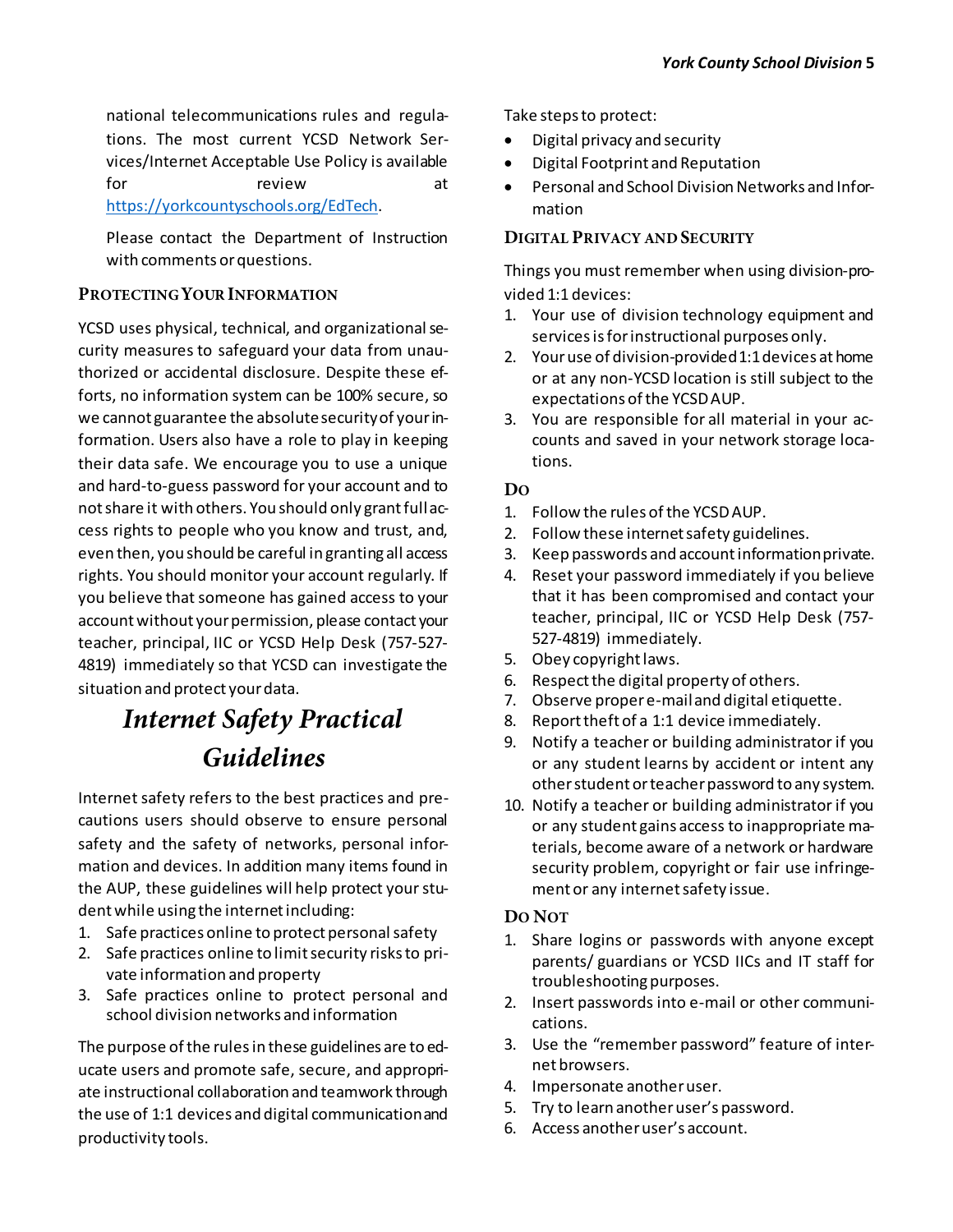- 7. Access, modify or delete any network files, documents, applications or data files belonging to others. This is vandalism.
- 8. Leave any portable electronic devices unattended including a 1:1 device, privately-owned device, BYOT, etc.

#### <span id="page-8-0"></span>**DIGITAL FOOTPRINT AND REPUTATION**

#### <span id="page-8-1"></span>**DO**

- 1. **Protect your reputation:** Self-reflect before you self-reveal. What is funny or edgy today could cost you tomorrow.
- 2. **Assume everyone is watching:** There is a huge, vast audience out there. If someone is your friend's friend, they have the potential to see everything.
- 3. **Choose wisely:**Not all content is appropriate.
- 4. **Think about what you see online:**Just because it is online does not make it true.
- 5. **Be smart, be safe:** Not everyone is who they say they are online.
- 6. **Apply the Golden Rule:** Treat others the way you want to be treated.

#### <span id="page-8-2"></span>**DO NOT**

- 1. **Hide:**Using anonymity to cloak your actions does not turn you into a trustworthy, responsible human being.
- 2. **Assume content is private online:** Anything you say or do can be copied, pasted and sent to millions of people without your permission as well as logged
- 3. **Create, send or publish material that compromises a person's right to privacy:** Never take photos or record videos of staff or students, or publish these, without their prior knowledge and/or permission.

Avoid activities that put your digital footprint and reputation at risk such as:

- 1. Participating in digital activity or conduct that is prohibited by the AUP, student conduct code, school board policy or federal or state law.
- 2. Creatingor distributing any materials or files with inappropriate content that may include, but is not limited to references to alcohol, tobacco, drugs and gangs; obscene language or nudity; bullying or harassment; discriminatory behavior.
- 3. Using email for jokes, chain letters, advertising, individual profit or gain or for political activity.

#### <span id="page-8-3"></span>**PERSONAL AND SCHOOL DIVISION NETWORKS AND INFORMATION**

#### <span id="page-8-4"></span>**DO NOT**

- 1. Share or use any information in a way that would harm others. This may include personally identifiable information like names, addresses, phone numbers, photographs, and financial details.
- 2. Performor try to perform any actions that will risk or threaten YCSD technology resources, networks, systems or data.
- 3. Performacts that cause disruption or harm to the school network, internet services, or any other electronic device owned by the school, any school personnel and/or student.
- 4. Use any computer or device to illegally collect any electronic data or disrupt networking services.
- 5. Upload or download UNAUTHORIZED files not approved for instructional use by a teacher. (Includes, but not limited to, software, apps, audio and video files).

#### <span id="page-8-5"></span>**DIGITAL CITIZENSHIP**

Students should always conduct themselves as good digital citizens by adhering to the following:

- **Respect Yourself**  Show respect through your actions. Select online names that are appropriate. Use caution with the information, images, and other media that is posted online. Carefully consider the personal information you share about yourself.
- **Protect Yourself**  Ensure that the information, images, and materials posted online will not put you at risk. Do not publish personal details, contact details, or personal activity schedules. Immediately report any inappropriate behavior directed at you while online. Protect your passwords, accounts, and resources. Never share this information with others (exceptions: school IT or teacher staff helping troubleshoot issues may need the student credentials. Passwords will be reset afterwards by the student).
- **Respect Others**  Show respect to others. Do not use technology to antagonize, bully, harass, or stalk people.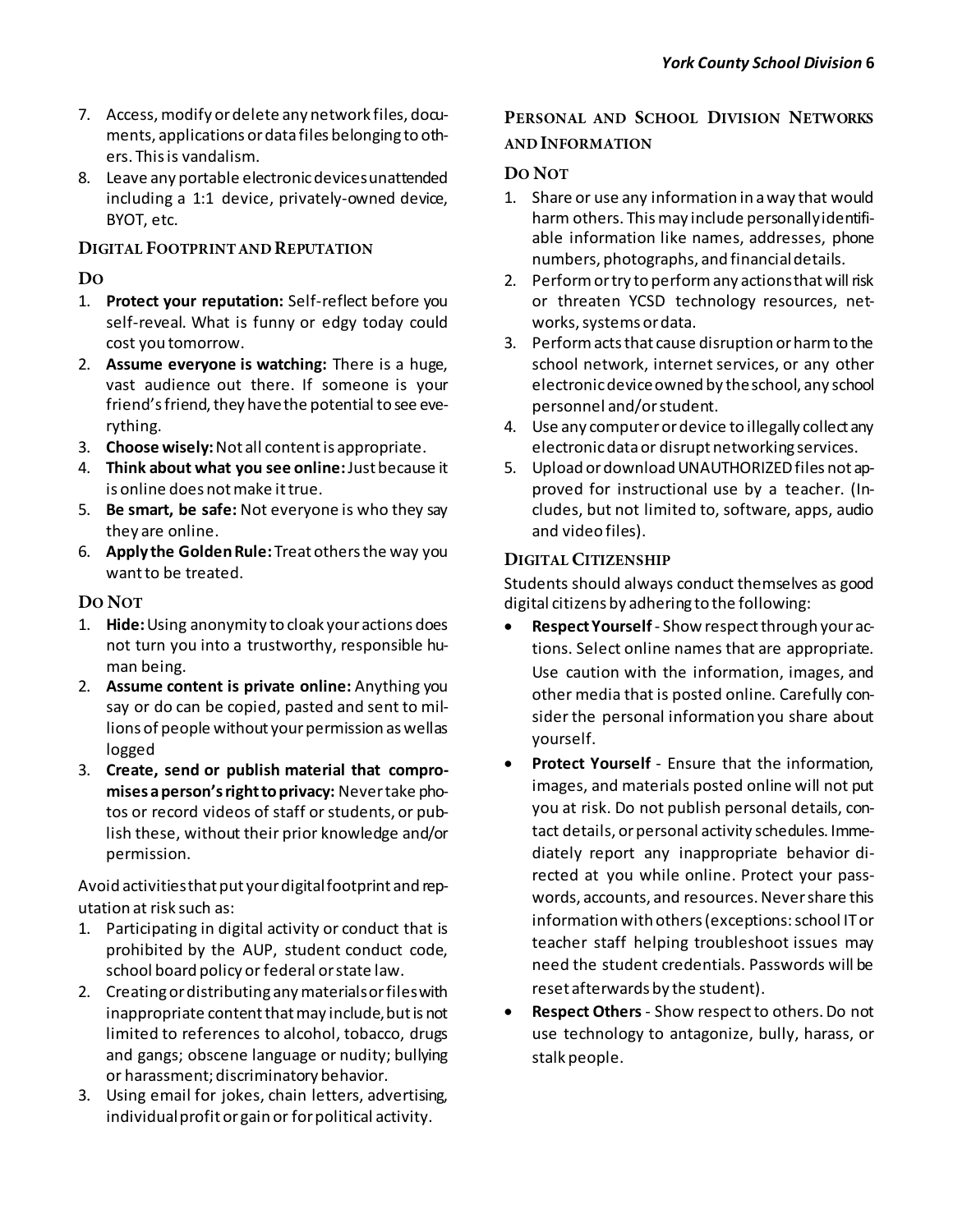- **Protect Others** Protect others by reporting abuse and not forwarding inappropriate materials or communications. Avoid unacceptable materials and conversations.
- **Respect Intellectual Property**  Request permission to use copyrighted or otherwise protected materials. Properly cite the use of websites, books, media, etc.
- **Protect Intellectual Property**  Do not use pirated software or distribute music or media in a manner that violates license agreements.

#### <span id="page-9-0"></span>**INFORMATION LITERACY & CREDIT & COPYRIGHT**

According to the American Library Association, information literacy is a set of abilities requiring individuals to recognize when information is needed and have the ability to locate, evaluate, and use effectively the needed information.

Information literacy is an important skill for students as it promotes Virginia's 5C's: critical thinking, creative thinking, collaboration, communication and citizenship.

Additionally, information literacy is an important component of the International Society of Technology Educators (ISTE) Standard 3 – Knowledge Constructor. Students plan and employ effective research strategies to locate information and other resources for their intellectual or creative pursuits. Students evaluate the accuracy, perspective, credibility and relevance of information, media, data or other resources. Students curate information from digital resources using a variety of tools and methods to create collections of artifacts that demonstrate meaningful connections or conclusions.

Students are expected to follow all copyright laws. Piracy of software, music, movies, etc. is not tolerated. Duplication and/or distribution of materials for educational purposes is permitted when such duplication and/or distribution would fall within th[e Fair Use Doc](https://www.copyright.gov/title17/)[trine of the United States Copyright Law \(Title 17,](https://www.copyright.gov/title17/)  [USC\).](https://www.copyright.gov/title17/)

#### <span id="page-9-1"></span>**SOCIAL NETWORKING & THE USE OF WEB RESOURCES**

The internet's portability and access to mobile technologies has increased active engagement and learning in both site-based and virtual classrooms. Social networking enables learners to connect, collaborate and form virtual communities. Students and teachers are able to use various web-based collaboration, communication and presentation tools solely to support instruction. Teachers will monitor and educate students about online safety and responsible use of social networking applications.

#### *1:1*

#### <span id="page-9-3"></span><span id="page-9-2"></span>**GENERAL INFORMATION**

Every child needs a device to augment the teaching and learning process. YCSD will provide a device for any child who needs one. Families who wish to provide a privately-owned device for their student for use at school and home, are encouraged to do so. Such devices must be capable of installing, accessing, and/or running the applications deemed necessary for instructional purposes. If a family chooses to provide a device, a device must be available for each and every child and must be available for each and every child to use both at home and at school. YCSD is not responsible for any financial obligations resulting from calls, internet access, application downloads, messaging services, or items of a similar nature.

While a 1:1 device, either provided by the division or privately-owned, is essential for instruction and learning, use of a device is not appropriate in all circumstances. To avoid disruption of the instructional process, students shall only use 1:1 devices, either provided by the division or privately-owned, forstructured instructional activities supervised by a classroom teacher. Otherwise, students shall ensure that 1:1 devices, either provided by the division or privately-owned, are turned off and out of sight and shall not display, use or activate such devices, during the instructional day, during after-school activities, or on the school bus unless otherwise approved by building administrators. The instructional day includes, but is not limited to, lunch breaks, class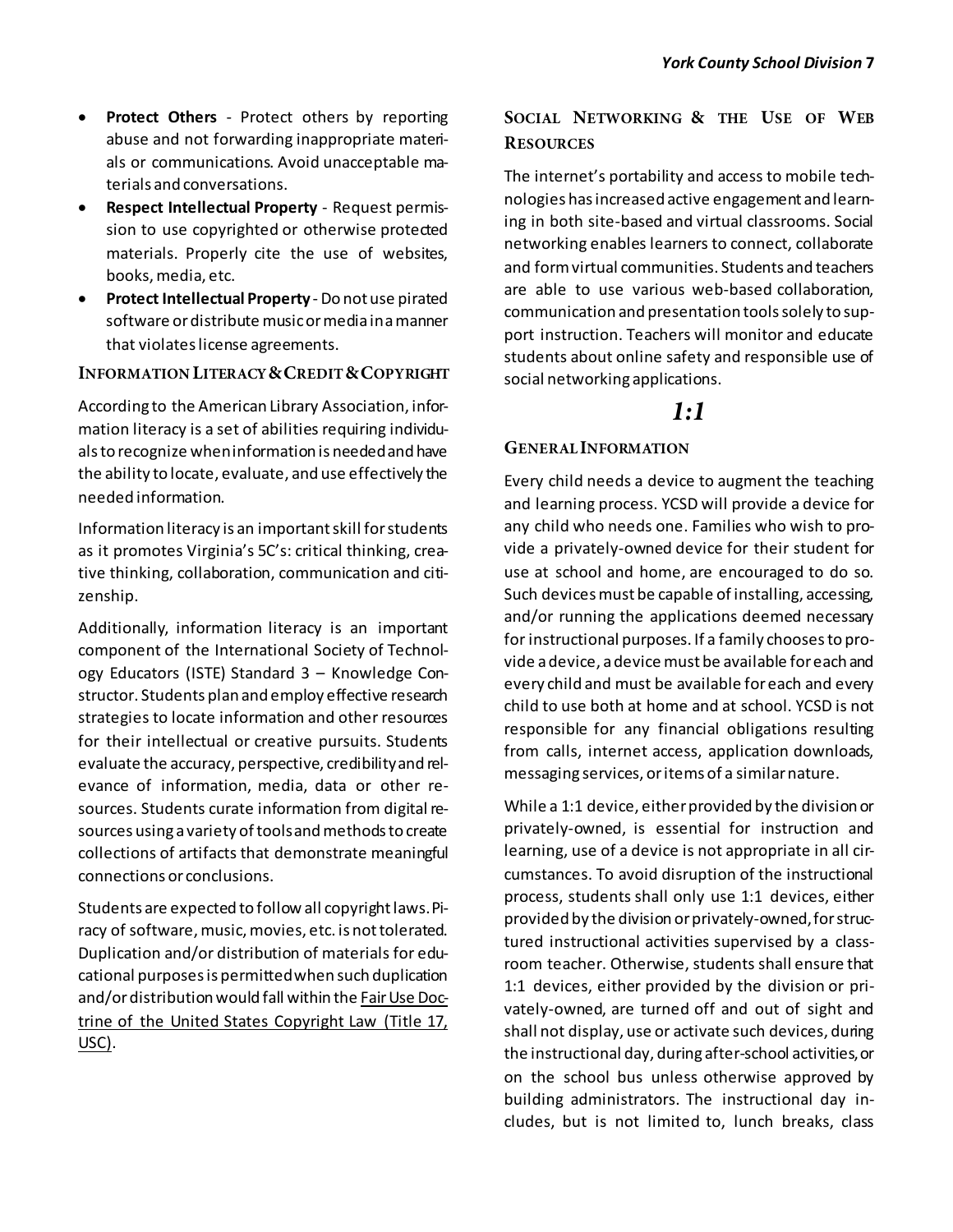changes and other structured instructional activities that occur during the normal school day. *School personnel may confiscate items that disrupt instruction. Confiscated items will only be returned to parents/guardians at the end of the school day.*

#### <span id="page-10-0"></span>**PRIVATELY-OWNED ELECTRONIC DEVICE SECU-RITY RISKS**

Laptops and other portable electronic devices are especially vulnerable to loss and theft. These items may be targeted in school, on school grounds, parking lots and on buses. If a privately-owned electronic device is stolen, the theft must be reported immediately to a building administrator. In the event that a student believes that his/her password has been compromised, he/she should immediately reset his/her password using a division computer.

The student must be responsible and aware of all risks. YCSD will not accept responsibility for the loss, damage, or theft of personal property. Students who bring privately-owned electronic devices on school property must assume the total responsibility of these items. Laptops, netbooks and all other portable electronic devices should NEVER be left unattended for ANY period of time by the owner. When not in use, they should be at the student's side or in a secured location such as a school locker when applicable. If a privately-owned electronic device is found unattended, it will be turned into the school administration.

YCSD and division personnel cannot attempt to repair, correct, troubleshoot, or be responsible for malfunctioning personal hardware or software beyond assistance with connecting to the YCSD network and accessing division-sponsored sites such as Canvas, Aspen and Office 365.

For the best learning experiences, devices should meet minimum standards. The current minimum standards can be found at:

[https://yorkcountyschools.org/technol](https://yorkcountyschools.org/technology/edTech/1to1technology.aspx)[ogy/edTech/1to1technology.aspx](https://yorkcountyschools.org/technology/edTech/1to1technology.aspx)

#### <span id="page-10-1"></span>**DEVICE INFORMATION BY GRADE LEVEL**

1. Grades PreK & K will use an iPad in class. This device will stay in the classroom (unless directed

otherwise). Privately-owned devices should be taken home each day.

- 2. Grade 1 will use/receive a Chrome tablet. This device will stay in the classroom (unless directed otherwise). Privately-owned devices should be taken home each day.
- 3. Grades 2-5 will use/receive a Chromebook and AC adapter. Students will carry this home and to school each day.
- 4. Grades 6-12 will use/receive a Windows laptop and AC adapter. Students will carry this home and to school each day.

#### <span id="page-10-2"></span>**GENERAL DEVICE INFORMATION**

- **1. The use of a 1:1 device either provided by the division or privately-owned, to include earbuds and headphones, is solely limited to support instructional activities and must be turned off and put away if requested by the teacher.**
- 2. All sound should be muted on all 1:1 devices, either provided by the division or privately-owned, unless the teacher grants permission for use of sound associated with instructional activities.
- 3. No student shall be directed to share a privatelyowned device with another student.
- 4. Charge your device fully every night. This should be considered part of your students' homework. If you have any problems charging your device let the main office know.
- 5. All YCSD devices will have a YCSD asset tag on them. Do not remove this asset tag. If you notice the asset tag is peeling off, notify school staff so the issue can be addressed.
- 6. YCSD will not provide bags for Chromebooks or Windows laptops. If iPads are sent home, they are in cases.
- 7. All devices that are sent home are the parent/guardians' responsibility.
- 8. Device familiarization directions and videos are posted o[n yorkcountyschools.org/techsupport](https://ycsd.yorkcountyschools.org/domain/1320)

#### <span id="page-10-3"></span>**DEVICE RETURN**

At the end of the school year, if the student withdraws from the division for any reason during the year, or upon graduation, all YCSD-issued devices and accessories must be returned. Devices and accessories must be in good working order when returned. If the device and/or any of the accessories are not returned, the parent/guardian may be held financially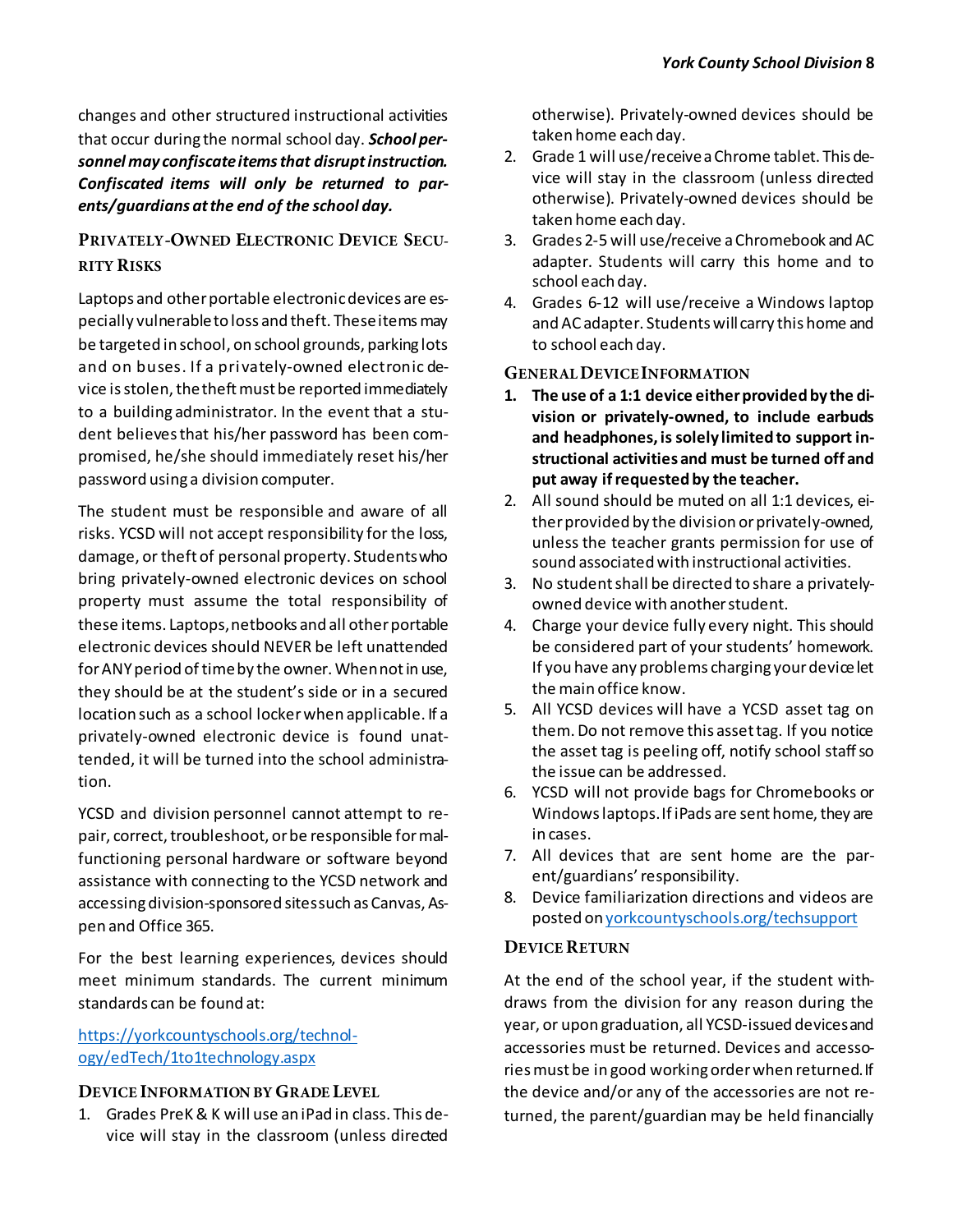responsible for the full replacement cost of such missing device and/or accessories. YCSD will evaluate all returned devices and accessories and may assess charges for damages to such devices and accessories, normal wear and tear and depreciation excepted.

#### <span id="page-11-0"></span>**DEVICE CARE**

It is important that you know and understand the responsibilities students and families accept when using these learning devices. Although each device is checked out to an individual student, each device is owned by YCSD. Students are responsible for the general care and protection of the device they have been issued. YCSD is not responsible for general care and protection of student issued devices. In general, the rules require students to use the devices ethically, legally and efficiently for learning. Students who violate the rules are subject to disciplinary action.

#### <span id="page-11-1"></span>**GENERAL**

- 1. Damaged or malfunctioning devices must be taken promptly to the front office or media center and reported for repair. If a loaner device is needed, one *may* be issued to the student until their device can be repaired or replaced (subject to loaner availability).
- 2. Under no circumstances should anyone attempt to repair a device or have the device repaired by a third party. Any attempt to repair the device will void all warranties. Parents/guardians will be responsible for the full cost of any device that is found to have been tampered with.
- 3. Do not leave your device unattended or unprotected in your vehicle, or a public place. If you must leave it unattended in a vehicle, make sure it is out of sight such as in a backpack or the trunk of the car. If the device is in a locker or car, make sure it is locked and secured.

**WARNING**: Devices should NEVER be stored in a location where the temperature could go below 41° Fahrenheit (5° Celsius) or above 109° Fahrenheit (43° Celsius). Exposure to these temperatures could permanently damage the device and cause personal injury.

- 4. Store your device on a desk, table, or in your backpack. Never leave it on the floor.
- 5. Do not eat or drink near your device.Protect your device from small children and pets.
- 6. Always use both hands when carrying your device. For Chromebooks and Windows laptops make sure to close the lid before moving your device. Do not carry it by the screen/lid as this can damage the device.
- 7. Be mindful of devices in your backpack. Be careful when setting down backpacks on a desk or floor, and when adding heavy books to a backpack with the device.
- 8. If traveling with your device, be aware that any theft, loss or damage as a result of travel is your responsibility*.*

#### <span id="page-11-2"></span>**KEYBOARD CARE**

- Never spray liquid onto your keyboard it can cause water damage.
- Don't submerge your keyboard in water.
- Don't yank the keys off the keyboard  $-$  it could crack, break or otherwise damage them.
- Don't use any cleaning products that contain bleach.

#### <span id="page-11-3"></span>**SCREEN CARE**

The device screen (monitor/LCD) can be damaged if subjected to heavy objects, rough treatment, certain cleaning solvents, and other liquids. The screens are particularly sensitive to damage from excessive pressure.

- Carry your device by the keyboard, not the screen (most common cause of damage).
- Avoid putting pressure or heavy objects on the top of your device when it is closed.
- Make sure there is nothing on the keyboard before closing the lid (most commonly, pens or pencils).

Only clean the screen with a soft, dry cloth such as a microfiber or anti-static cloth. YCSD does not provide the cloth.Do not use a paper towel. Paper towels are abrasive and can scratch the screen. If needed use a cloth *slightly* dampened with water to clean the screen.ONLY USE WATER. DO NOT use Windex, alcohol, or other solvents for cleaning. NEVER spray any cleaning chemicals directly onto the screen.

#### <span id="page-11-4"></span>**DAMAGE/THEFT/LOSS OF YCSDDEVICES**

1. Students should report any issues with their devices within 24 hours, or the next school business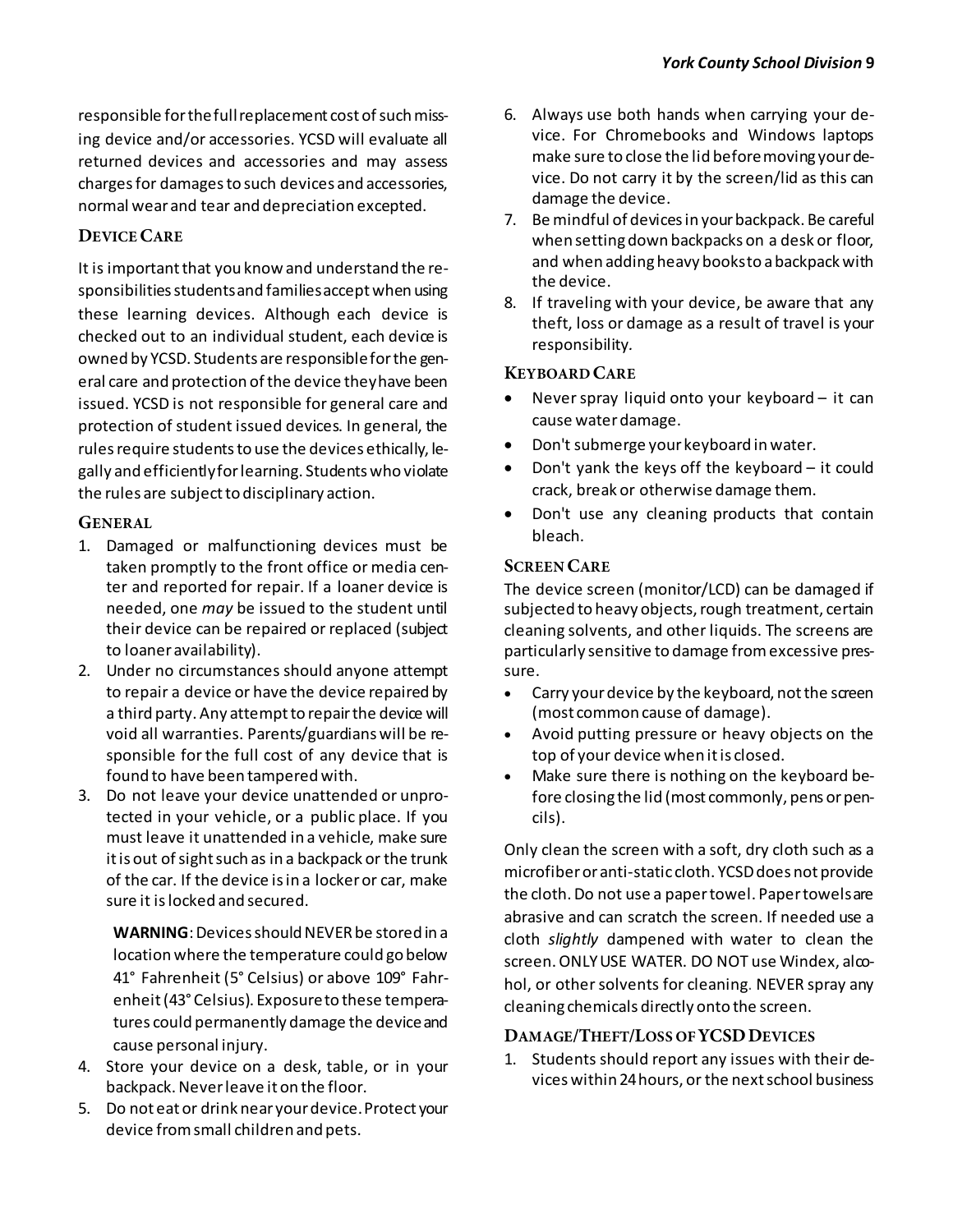day for any damage, theft or loss. Failure to report issues may result in financial or disciplinary action.

- 2. Families may be responsible for the total cost of damaged, lost or stolen devices.
- 3. Lost/stolen devices will be disabled by IT. (IT can re-enable the device if it is recovered.)
- 4. If stolen, family must file a report with the sheriff's office, and provide a copy to the school.
- 5. Lost/stolen can be due to negligence YCSD will review details to make any negligent determinations. Negligent loss can result in financial costs to family.
- 6. Parent/Guardian may request a review of any assessed damage costs. Contact school administration for details.

The specified power adapter and power cord will be provided with the device. Damage to the power adapter and power cord not attributable to negligence or vandalism MAY be replaced under warranty but MUST be turned in to the school. If power adapter and/or power cord are lost, stolen or destroyed, the parent/guardian will be responsible for reporting this loss and for paying for replacements.

#### <span id="page-12-0"></span>**REPAIR AND REPLACEMENT FEES**

- 1. Students are responsible for the general care and protection of the device they have been issued. Instances of loss, theft, or accidental damage may result in the assessment of fees in accordance with the table below, *Fees for Missing or Damaged Equipment*.
- 2. In cases of negligence or intentional damage, an administrator will investigate and conference with the student and family. Willful, malicious, or intentional damages may result in the full cost of repair or replacement (up to \$444.00). The below table does not include all possible scenarios for damage or negligence.
- 3. Students who owe money to the school may have the following privileges withdrawn:
	- a. Athletics
	- b. After-school recreation
	- c. School clubs
	- d. Student government
	- e. Public performance of music, dance, drama, cheerleading and speech that are not *required* as part of the classroom curriculum
- f. Special field trips not a part of *regular* classroom work
- g. School dances and assemblies
- h. Graduation ceremony
- i. Bring-Your-Own-Technology privileges

#### <span id="page-12-1"></span>**PROHIBITED ACTIONS**

Students are explicitly prohibited from performing or attempting to perform the following actions. Any of the following actions may lead to financial or disciplinary consequences.

- 1. Use of **unapproved** 3rd party AC adapters on any YCSD device. Damage may result and you will be liable. If you would like to purchase a second AC adapter, please contact the YCSD Help Desk and we will provide the correct part information and quote.
- 2. Defacing division-issued equipment in any way. Thisincludes, but is not limited to, marking, painting, drawing, or marring any surface of the devices or AC adapters. If students carry the device in their own bag or sleeve, they may decorate that personal bag or sleeve in any school approved manner.
- 3. Using permanent stickers or additional markings on the devices, cases, batteries, power cords and chargers.
- 4. Removing or covering any existing YCSD tags or device asset information.
- 5. Attempting to alter the operating system of your device or any of it's installed software including drivers. Personalized media are subject to inspection and must follow th*e YCSD Technology Acceptable Use Policy*.

#### <span id="page-12-2"></span>**SUMMER MAINTENANCE (ANNUAL CHECKOUT, CHECK-IN)**

And the end of the school year, all 1:1 devices will be collected. Devices will be inspected for damage that can be repaired under warranty. Parents/guardians will be invoiced for any damage that is not covered under warranty or the division's Accidental Damage Protection plan as well as for any lost devices including power adapters, power cords and iPad cases.

If enrolled in summer academy the device will be turned in or collected on the last day of summer academy.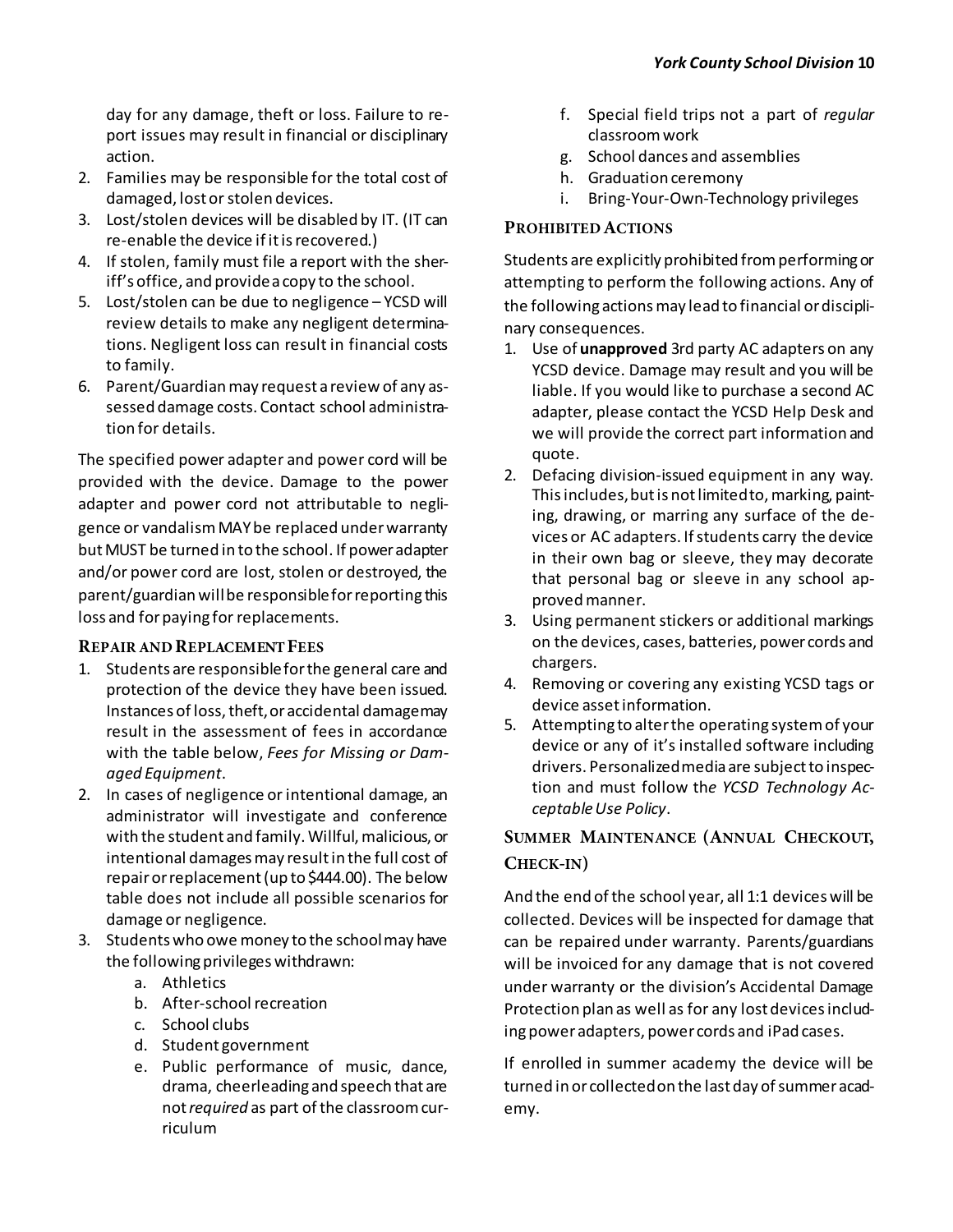Students must ensure that all documents they wish to preserve are saved in OneDrive or another medium such as a USB (thumb) drive. The division will make no attempt to provide the student with the same device and there is no assurance that a student will receive the same device the following school year.

#### <span id="page-13-0"></span>**DEVICE SUPPORT AND YCSDHELP DESK**

For assistance, contact the YCSD Help Desk via telephone or email.

- 757-527-4819
- ycsditsupport@ycsd.york.va.us

<span id="page-13-1"></span>

| <b>Before Class</b>                                   |                                                                                                                                                                                                                                                                                                                                                                                         |
|-------------------------------------------------------|-----------------------------------------------------------------------------------------------------------------------------------------------------------------------------------------------------------------------------------------------------------------------------------------------------------------------------------------------------------------------------------------|
| Understand how to access<br>video conference in Teams | If you are not familiar with joining a meeting/class in Teams, reach out to<br>your teacher, friend or parent who can answer any questions you may<br>have.                                                                                                                                                                                                                             |
| Confirm the meeting date                              | Your teacher will post a link to the meeting on Aspen, Canvas or send you                                                                                                                                                                                                                                                                                                               |
| and time                                              | an invitation through email.                                                                                                                                                                                                                                                                                                                                                            |
| Check your technology                                 | Check the audio to make sure your speakers are working. If your device<br>does not have a functioning microphone, you can use the chat feature or<br>you can dial in for audio using your phone.                                                                                                                                                                                        |
| Dress appropriately                                   | If you are going to be on camera, wear attire that is appropriate for a class-<br>room.                                                                                                                                                                                                                                                                                                 |
| Choose a quiet, common<br>area                        | Set up in a place that is quiet and free from distractions. Spaces that dis-<br>play personal information are not recommended. Try to keep other sib-<br>lings and pets out of view to avoid distracting the learning of others.                                                                                                                                                        |
| Check your lighting                                   | Make sure others in the meeting can see your face. A window in the back-<br>ground or other back lighting may silhouette you.                                                                                                                                                                                                                                                           |
| Check camera framing                                  | Make sure your face and shoulders are centered in the frame of the cam-<br>era.                                                                                                                                                                                                                                                                                                         |
| Check your background                                 | Make sure whatever is behind you and visible to the camera is simple and<br>school appropriate.                                                                                                                                                                                                                                                                                         |
| <b>During Class</b>                                   |                                                                                                                                                                                                                                                                                                                                                                                         |
| Be on time and be ready                               | Click the link to join the meeting a few minutes prior to the start time. You<br>may have to wait for your teacher to allow you into the virtual classroom<br>or you may be asked to check your microphone, speakers, and/or camera.                                                                                                                                                    |
| Refrain from things that                              | This includes things like eating, drinking, chewing gum, moving around,                                                                                                                                                                                                                                                                                                                 |
| might distract                                        | etc. that may be distracting to your classmates and teacher. This also in-<br>cludes off topic posts and unnecessary emojis in the chat window.                                                                                                                                                                                                                                         |
| Listen for expectations                               | If your microphone is not automatically muted when you enter the room,<br>please mute it. This will prevent background or unexpected noises that can<br>be distracting. Your teacher will talk about the expectations and functions<br>of the video conference tools so listen carefully. Your teacher may also ask<br>you to turn off your camera as this reduces connectivity issues. |
| Follow directions                                     | It is important that you follow your teacher's directions to prevent loss of                                                                                                                                                                                                                                                                                                            |
|                                                       | instructional time. This includes screen sharing if directed by your teacher<br>to do so.                                                                                                                                                                                                                                                                                               |
| Look at the camera                                    | If your camera is on and you are talking to your class, look into the camera.                                                                                                                                                                                                                                                                                                           |
| Do not record                                         | Parents and students are not permitted to record or to post screen shots<br>of video conferences<br>When the teacher finishes, hang up to end your participation in the meet-                                                                                                                                                                                                           |

#### **MICROSOFT TEAMS VIDEO CONFERENCING EXPECTATIONSFOR CLASSROOMS**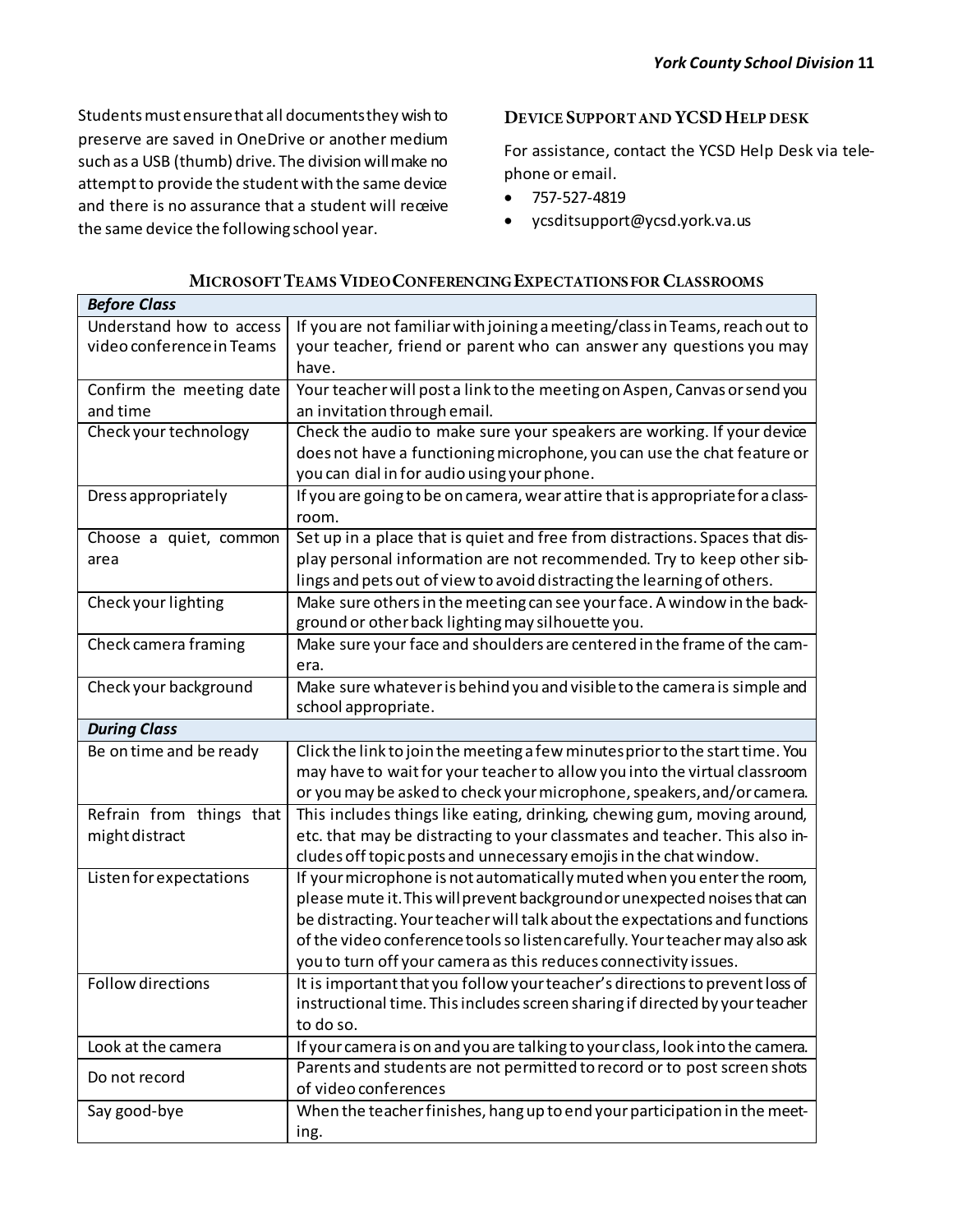| <b>After Class</b> |                                                                         |
|--------------------|-------------------------------------------------------------------------|
| Follow-up          | Contact your teacher if you have questions, need clarification, or have |
|                    | feedback on the class.                                                  |

#### <span id="page-14-0"></span>**TECHNOLOGY DISCIPLINEHIGHLIGHTS**

While the Student Conduct Code, found elsewhere in the *Student Handbook & Conduct Code* includes technology related discipline matters, some are highlighted here for further emphasis.

#### **Cyberbullying**

Cyberbullying is a form of bullying that includes, but is not limited to, using information and communication technologies, such as email, phone, text message, instant messaging, defamatory websites or polling sites, to support deliberate, hostile behavior intended to harm others. Cyberbullying using the YCSD network, YCSD instructional resources, YCSD computers or other wireless communication devices on school grounds, on school property or at school-related activities will result in disciplinary action.

Cyberbullying that occurs off school grounds and/or does not include the use of YCSD network or computersmay also result in disciplinary action if it causes or is likely to cause a substantial disruption to the school and/or learning environment (to include the virtual learning environment) or violate the rights of students, staff, or teachers.

#### **How can I Report Cyberbullying?**

Students (or parents) should report acts of cyber-bullying to their teacher, counselor and/or adminis-trator immediately, and preserve all evidence of the cyberbullying. Additional options include:

- Call the YCSD Hotline 890-5000
- Report Online at [https://yorkcountyschools.org/aboutUs/emer](https://yorkcountyschools.org/aboutUs/emergencyInfo/reportIt.aspx)[gencyInfo/reportIt.aspx](https://yorkcountyschools.org/aboutUs/emergencyInfo/reportIt.aspx)
- Report it! On the YCSD App for iPhone and Android

| <b>Tech-Related Behavior Violations</b>                                                                      | <b>Equivalent Traditional Classroom Violations</b> |  |  |
|--------------------------------------------------------------------------------------------------------------|----------------------------------------------------|--|--|
| Email, instant messaging, internet surfing, computer                                                         | Passing notes, looking at magazines, using cell    |  |  |
| games (off-task behavior)                                                                                    | phone, games (off-task behavior)                   |  |  |
| Missing device, power cords or case (if supplied)                                                            | No binder/missing school supplies                  |  |  |
| Cutting and pasting without citing sources                                                                   | Plagiarism                                         |  |  |
| Cyber-bullying                                                                                               | Bullying, harassment                               |  |  |
| Damaging, defacing computer and/or accessories                                                               | Vandalism, property damage                         |  |  |
| Using profanity, obscenity, making racist comments                                                           | Inappropriate language, comments                   |  |  |
| Accessing pornographic material, inappropriate files,                                                        | Bringing pornographic or other in-                 |  |  |
| or files dangerous to the integrity of the network                                                           | appropriate content to school in                   |  |  |
|                                                                                                              | print form                                         |  |  |
| Using an electronic resources account authorized for                                                         | Using some else's locker, lunch account            |  |  |
| another person                                                                                               |                                                    |  |  |
| <b>Tech Violations</b>                                                                                       |                                                    |  |  |
| Behavior unique to the digital environment without a <i>traditional</i> behavioral equivalent                |                                                    |  |  |
| Repeated, tech-related behavior violations                                                                   |                                                    |  |  |
| Deleting browser history                                                                                     |                                                    |  |  |
| Using electronic resources for individual profit or gain; for product advertisement; for political action or |                                                    |  |  |
| political activities; or for excessive personal use                                                          |                                                    |  |  |

#### **Behaviors and Discipline Related to Student Computer Use**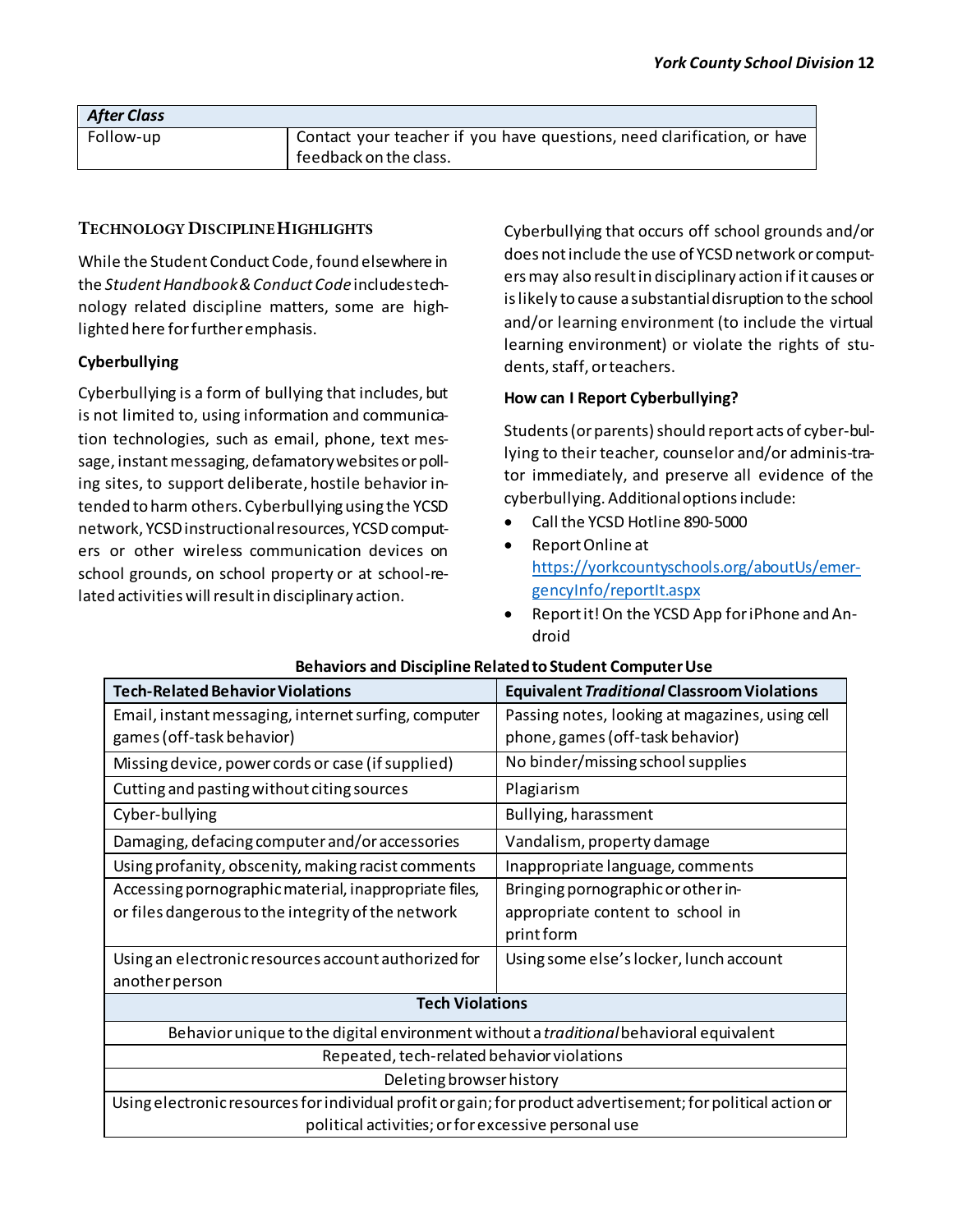| Using electronic resources in a manner that disrupts the use of the network by others                  |  |  |
|--------------------------------------------------------------------------------------------------------|--|--|
| Unauthorized downloading or installing software                                                        |  |  |
| Attempting to bypass the division's internet filter                                                    |  |  |
| Modifying the division browser settings or using techniques intended to avoid being blocked from inap- |  |  |
| propriate content or to hide internet activity                                                         |  |  |

*\*Behaviors table adapted from Kent School District of Kent Washington. Under Creative Commons licensing, Kent School District in no way assumes liability for the contents of this document, nor does Kent School District endorse its contents.* **CCC** BY-NC-SA

#### <span id="page-15-0"></span>**FREQUENTLY ASKED QUESTIONS (FAQS)**

#### **Can homeowners insurance or personal insurance be used in lieu of the divisionprovided insurance?**

You may not substitute homeowners or other personal insurance for division-procured laptop insurance. However, in the event a loss is not covered by warranty of the division's Accidental Damage Protection plan, families might want to check with their insurance representative for possible coverage.

#### **What will students do with their device during Physical Education classes and after-school activities?**

Students will be responsible for the care and security of their device. The size of the device lends itself well to securing the device in the student lockers or classrooms.

#### **Will students be able to install software on the device?**

No, students are not allowed to install software on the devices.

#### **Can a student use their iPod, digital camera, printer, or other accessories with the device? Can students load music and photos on the device?**

Students may connect their iPod music player, digital camera, or other accessories to their issued device if the device(s) do not require the students to install software or drivers on the issued device. Students will not be able to "back-up" their music and photos to division servers unless part of an academic project. Students will not be able to print from 1:1 devices.

#### **What if a student forgets their device at home?**

There is no guarantee that loaner devices will be available for a device left at home. Students are expected to have their device charged and ready to use every day at school.

#### **How will a student access their files if they do not have Internet access at home?**

Students must save files to the local hard drive before they leave school. Files saved to the local hard drive can be accessed with or without internet access.

#### **Will every student be required to participate in the 1:1 Technology Program?**

As teachers will be integrating use of devices into both classroom instruction and home use, all students will need to participate in the program. The division will provide students with an appropriate 1:1 device, or families my purchase a device for their student(s) capable of installing, accessing, and/or running the applications deemed necessary for instructional purposes. If a family chooses to provide a device, a device must be available for each and every child and must be available for each and every child to use both at home and at school,.

**Can students share a device with a sibling?** No, all students will need their own device as device use will be integrated into both classroom instruction, testing, and home use.

**Can a student use a different device than those specified for their grade level (i.e. Can students use iPads or Chromebooks when they move up in grade level or use devices other than those specified above)?**

It is preferred that students use a device/computing platform that meets or exceeds the minimum specifications for those devices selected for each grade level as they will have the greatest compatibility with YCSD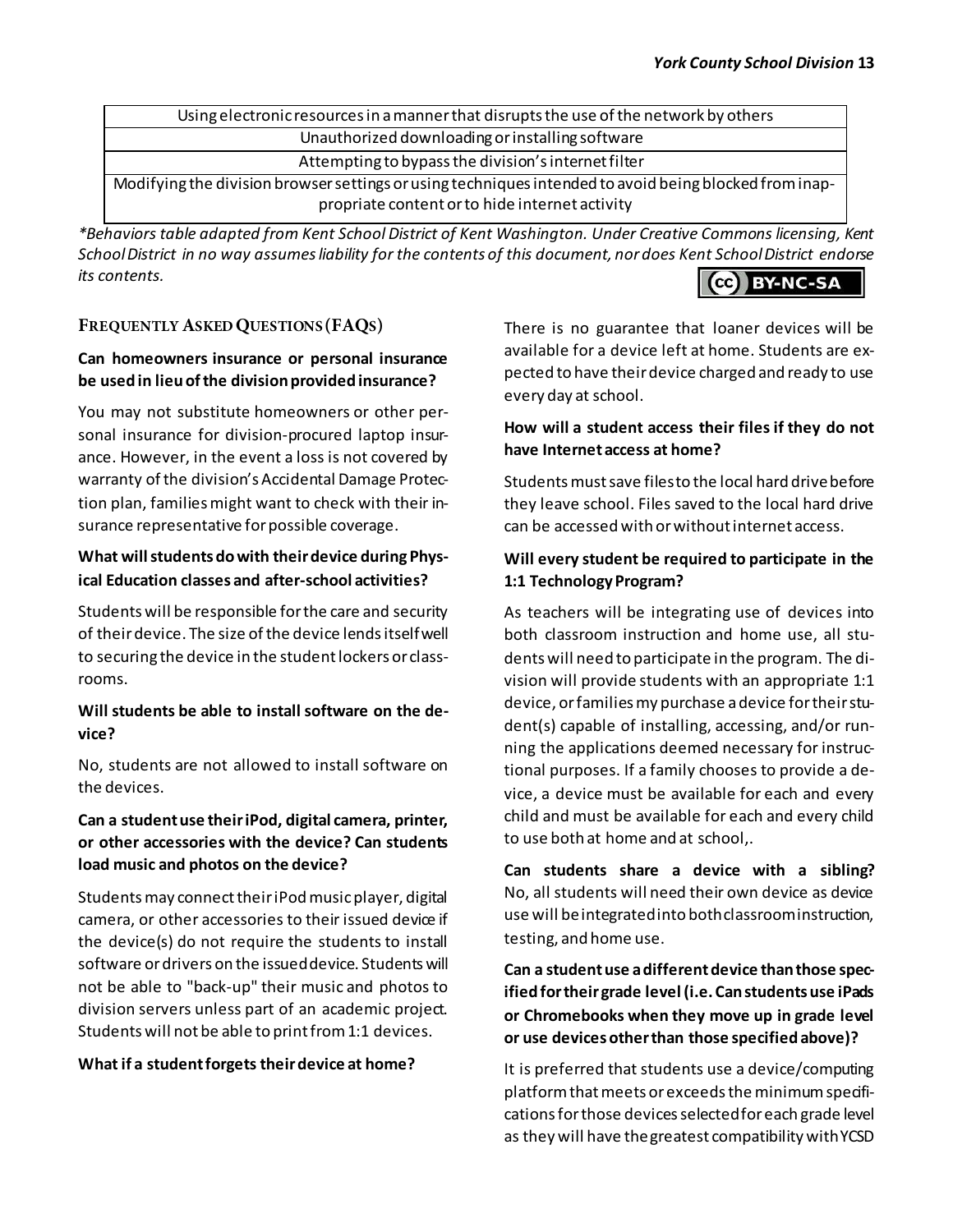instructional software and applications. This not only ensures that a teacher's efforts are focused on instruction and engaging students in learning, it also ensures students have similar user experiences without some students having a poor experience because their device did not meet the specifications or have access to the right software tools. YCSD is committed to equitable educational opportunities and requires new software titles to be available on multiple devices and operating systems. All assignments will be able to be accomplished through web-enabled tools like Office 365 and Canvas.

#### **Will students be expected to bring the devices to and from school daily?**

Students in grades 2-12 must bring their devices to and from school daily. Students in grades K-1 will only bring devices home when circumstances necessitate (e.g. potential closure due to weatheror pandemic).

#### **What are the student expectations for care and use of devices?**

Students and families will be responsible for the device issued to them, just as they are for other schoolprovided items such as textbooks, calculators, athletics equipment or library books. Students and families will be provided a Technology Handbook outlining use and care, among other topics, prior to receiving a device.

#### **What happens if a device is broken, damaged or lost?**

Division-owned devices will be warrantied and maintained by the school. If the device is damaged a loaner device will be issued to the student while their device is repaired. For personal devices, the division recommends that devices be covered by a warranty that offers accidental damage protection.

| Fees for Missing or Damaged Equipment |                |                                                                                                                                                                                                                                                                                                                                                                                     |  |
|---------------------------------------|----------------|-------------------------------------------------------------------------------------------------------------------------------------------------------------------------------------------------------------------------------------------------------------------------------------------------------------------------------------------------------------------------------------|--|
| <b>Item</b>                           | Cost           |                                                                                                                                                                                                                                                                                                                                                                                     |  |
| AC Adapter (power cord)               | \$50           | Students are required to use the official manufacturer's<br>power cord/charger. Use of third-party and generic<br>power adapters can cause possible damage or harm.                                                                                                                                                                                                                 |  |
| <b>LCD Screen</b>                     | \$50           | Students are required to protect their device screens.<br>Cracked screens should be immediately reported for re-<br>pair to prevent further damage.                                                                                                                                                                                                                                 |  |
| Keyboard                              | \$50           | Students are required to protect their device key-<br>boards. Damaged or missing keys should be reported<br>immediately.                                                                                                                                                                                                                                                            |  |
| Lost or Stolen Device                 | up to<br>\$444 | If stolen, a police report must be filed to document the<br>theft. Replacement fees will be waived if a copy of the<br>police report is provided to the school. Lost devices will<br>be disabled and can be re-enabled if found in good con-<br>dition. The replacement fee for a lost device is based on<br>the cost of the device and prorated based on the age of<br>the device. |  |
| Damaged Beyond Repair                 | up to<br>\$444 | In the event a device is damaged beyond repair, the fee<br>for a replacement is based on the cost of the device and<br>prorated based on the age of the device.                                                                                                                                                                                                                     |  |

In cases of negligence or intentional damage, an Administrator will investigate and conference with the student and family. Willful, malicious, or intentional damages may result in the full cost of repair or replacement (up to \$444.00). The above list does not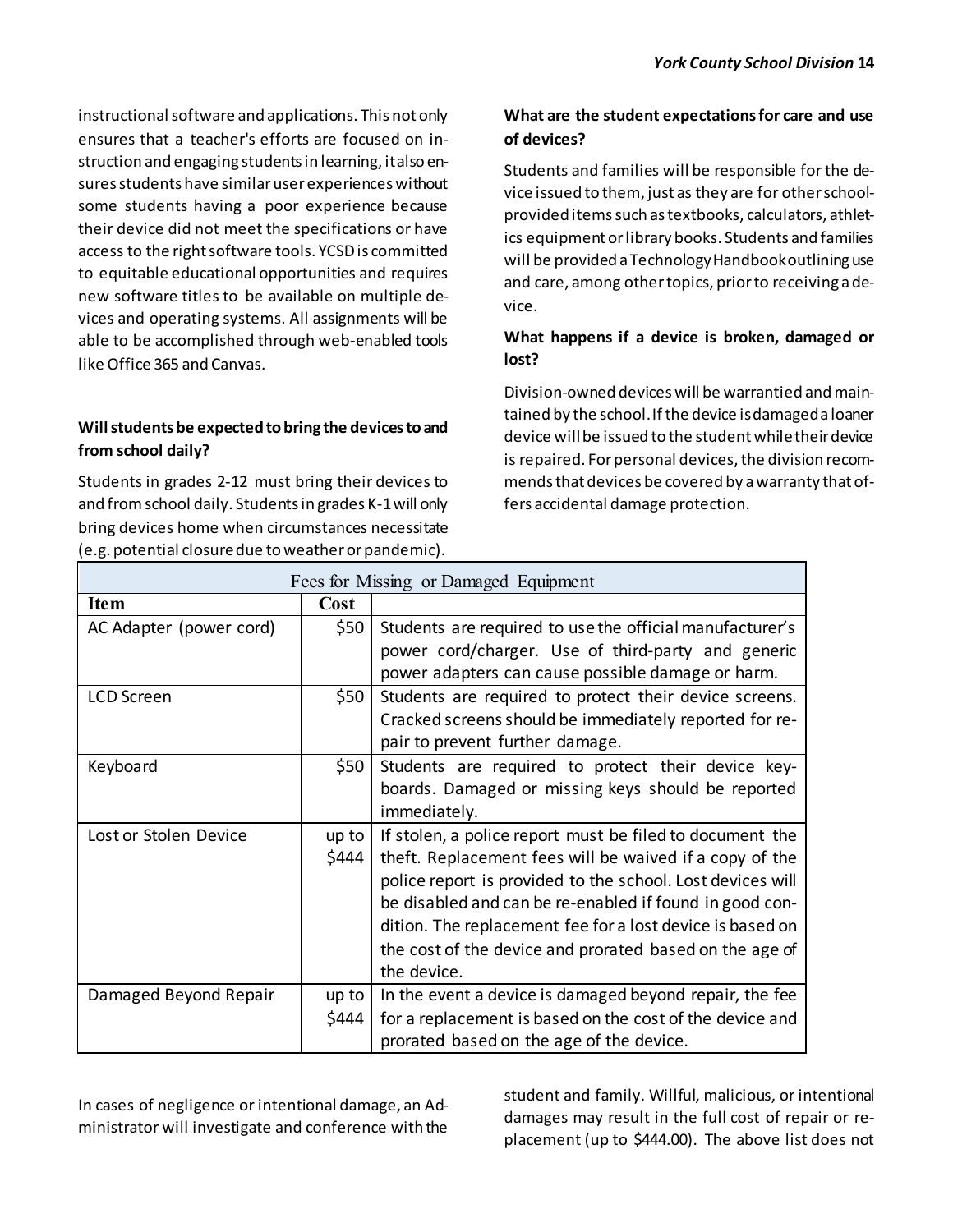include all possible scenarios for damage or negligence.

## <span id="page-17-0"></span>*Student/Parent Technology Usage Form*

This form is signed by a parent/guardian at registration and is on file with the student's records. Parents/ guardians must also complete the form annually located at the back of this handbook or in Rycor.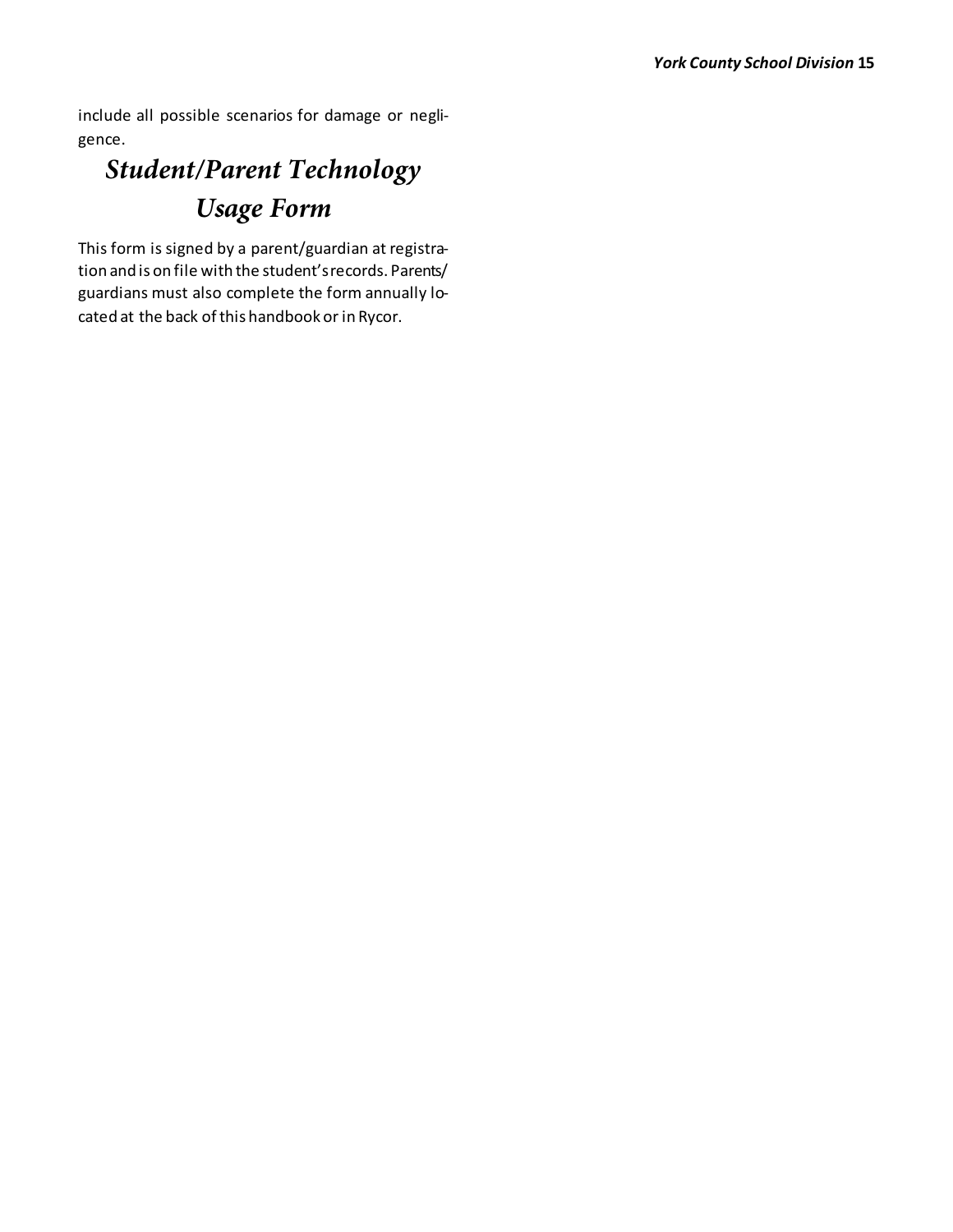# **THIS PAGE INTENTIONALLY LEFT BLANK**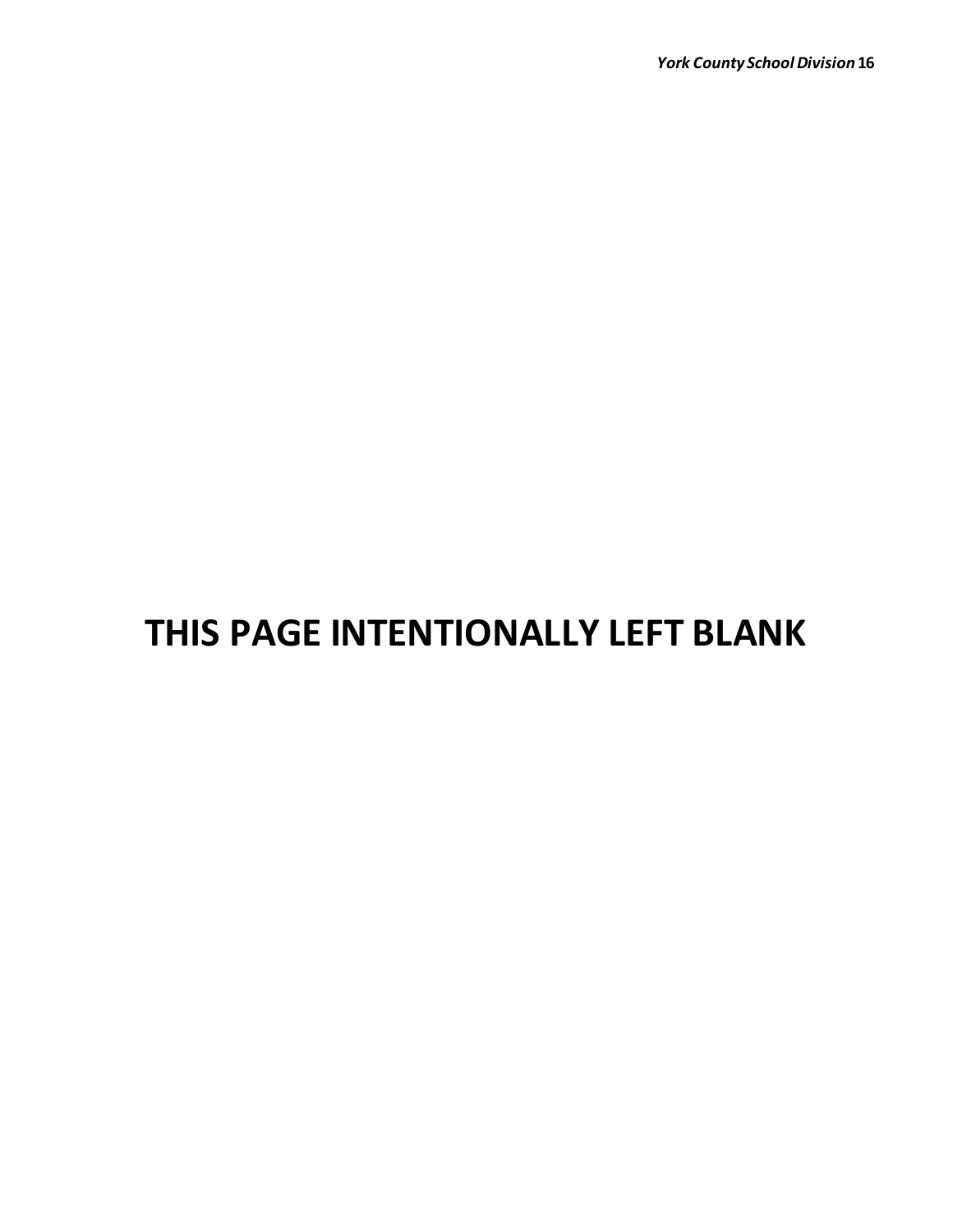**Form A-6**

<span id="page-19-0"></span>**Rev. 8/21**



### *Student/Parent Technology Usage Form*

*See bottom of form for due date.(Applicable to all students.)*

| Student's Name (Last, First): | Student ID#:      | Grade Level: |
|-------------------------------|-------------------|--------------|
| School:                       | Homeroom Teacher: |              |

**Note**: All students who have access to network services and the internet shall receive instruction on internet safety.

#### **Student Network Services/Internet Acceptable Use Policy**

- **I DO give permission** for my child to use network services provided by the York County School Division, with the understanding that this includes access to the internet.
- **I DO NOT give permission** for my child to use any network services including internet services provided by the York County School Division. **\***

**\*Note:** By selecting this option, your child will not have any access to the Canvas learning management system, Aspen student information system, Outlook for student email, Office365, video conferencing, division-purchased instructional software and associated web service, nor will your child have access to a YCSD-issued computer for home use or for any computer-related courses offered in your child's assigned school. This would include access to Virtual High School and Virtual Virginia courses from within the division. **Division course assessments and state- and federal-mandated testing, such as the Virginia SOL testing, requires the use of computers.** Arrangements will be made on an individual basis for required testing.

#### **Posting of Student Work Electronically**

 **I DO NOT give permission** for my child's projects and assignments to be posted on the internet for public viewing (as noted in the **User Privileges** of the **Network Services/Internet Acceptable Use Policy)**.

#### **1:1 Device Agreement**

**My child WILL use** a YCSD-provided 1:1 device and **I agree** to the below terms and conditions.

**I** I WILL PROVIDE my child with a device that meets the minimum standards of the YCSD 1:1 program that my child may use both at home and at school. I understand that if my child *occasionally* fails to bring a device to school, YCSD *may loan*my child a device for the day to complete an assignment.

#### **1:1 Agreement Terms and Conditions**

**Parental/Guardian Monitoring Responsibility:** Parents and/or guardians assume all responsibility for monitoring their student's activity on district issued devices and accounts during non-school hours and on all non-student attendance days or during all home-based instructional periods. Users are responsible for the appropriate use of the device and all accounts, applications and services. If information is collected that indicates activity outside of the acceptable use policy occurred, it will be reviewed with the student and/or parent/guardian during normal school hours. This review may occur via remote software, such as MS Teams, if necessary.

*IMPORTANT SAFETY NOTE:* Information obtained by school district officials, at any time, suggesting or indicating imminent danger to a person(s) or school *will result in a 911 response*. Building administration will contact the parents/guardians as soon as possible.

In consideration of the privileges and opportunities afforded to my child/student by the use of YCSD technology resources, I, on behalf of myself/my child, our heirs, assigns, personal representatives and next of kin, hereby release, indemnify and hold harmless the County School Board of York County Virginia, its agents, officers and employees, from any and all claims, losses or demands relating to both injury/death to person or damages to property, to any other person caused by my/my child's negligence or intentional acts or inactions of any nature arising from my/my child's use or inability to use these resource; as well as, injury/death or damages to myself/my child or my/my child's property which may result from or arise from my/my child's use or inability to use these resources. Such indemnification includes any claims, losses or demands caused or alleged to be caused in whole or in part by the negligence of the County School Board of York County Virginia, its agents, officers and employees.

**By signing this document, you agree to abide by the conditions listed above. You assume responsibility for the appropriate and safe use and care of YCSD division-issued technology. You understand that should you fail to comply with the terms of this Agreement, access to the device, the internet, and other digital contents and services may be limited or denied. Students may also be subject to disciplinary and/or criminal action as outlined in the YCSD student code of conduct.**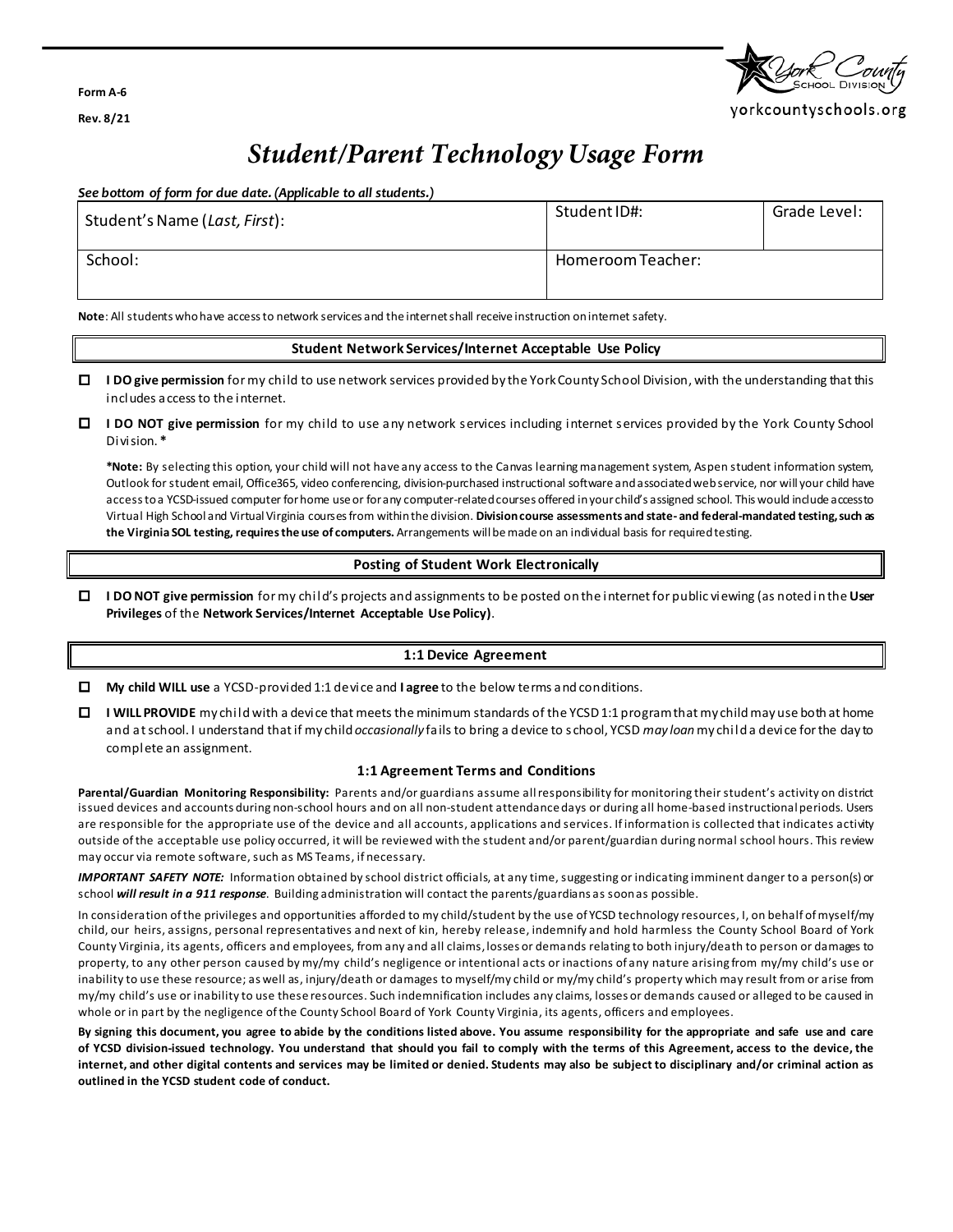**As the parent or guardian of** the student whose name appears below, my signature indicates I have read and understand this Agreement, including the indemnification provision above. I give permission for my student to have access to and use district issued technology, including access to district provided digital educational programs, services and applications. I understand that the use of a district issued computing device and all accounts for the related services and applications are solely for educational purposes. I understand there is no expectation of privacy because the district has the right to monitor, inspect, copy, review and store information transmitted or received, at any time, without prior notice.

**As a student over the age of 18,** my signature indicates I have read and understand this Agreement, including the indemnification provision above. I understand that the use of a district issued computing device and all accounts for the related services and applications are solely for educational purposes. I understand there is no expectation of privacy because the district has the right to monitor, inspect, copy, review and store information transmitted or received, at any time, without prior notice.

I/We understand that these permissions may be changed at any time during a school year by contacting the school and submitting the appropriate forms.

I agree to the terms and conditions contained in this Network Services/Internet Acceptable Use Policy, Permission for use of a Privately-Owned Electronic Device, and 1:1 Agreement (if applicable). I/We understand that any misuse or abuse of these terms and conditions will result in the suspension or revocation of those privileges, disciplinary actions up to and including expulsion from the York County School Division and/or appropriate legal action. Suspension/revocation will result in your child's loss of access to Canvas learning management system, Aspen student information system, Outlook for student email, Office365, video conferencing, division-purchased instructional software and associated web services, as wellas access to computers for any computer-related courses offered in their assigned school which could negatively impact course grades. These restrictions would include access to Virtual High School and Virtual Virginia courses from within the division.

I/We acknowledge that while it is the **policy** of the division that students not provide personal information to a website or on-line service while using division property, applications used for instructional activities may require this student information. I/We have discussed this with my/our child.

I/We understand that projects and assignments may be posted electronically and could include personally identifiable information that may be classified as an educational record under FERPA (Family Education Rights and Privacy Act). Efforts will be made to restrict the amount of personally identifiable information when communicating electronically over the internet. Assignments and activities conducted online may receive teacher comments, grades or evaluations; under no circumstances will comments, grades or evaluations be posted to the general public.

| Signature of Student:         | Date |
|-------------------------------|------|
| Signature of Parent/Guardian: | Date |

A completed form must be on file prior to a student receiving a YCSD 1:1 device. For students not in need of a YCSD device, the form must be completed by Thursday, September 2, 2021. *This form should be completed in Rycor whenever possible, or returned to your child's homeroom teacher.*